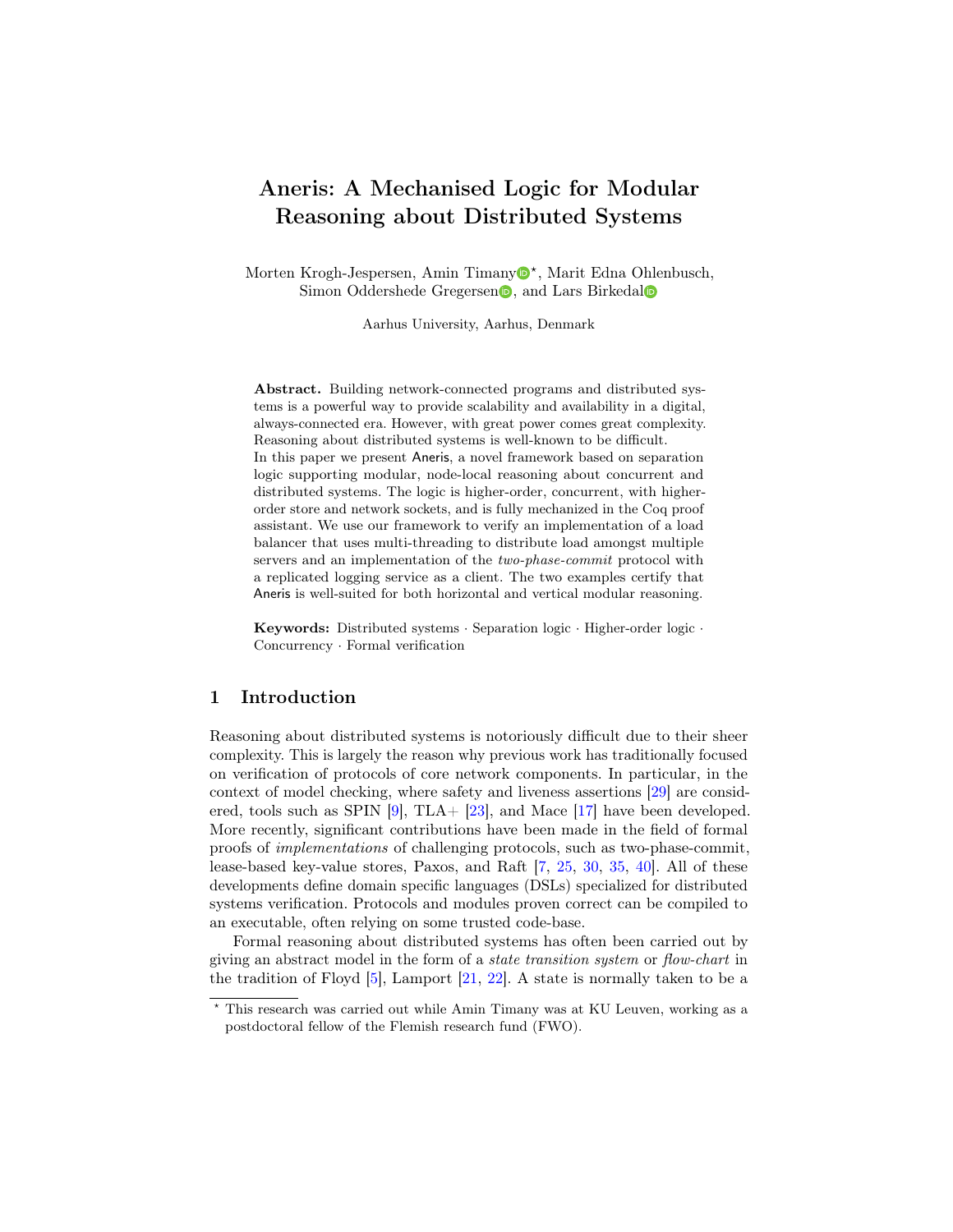view of the global state and events are observable changes to this state. State transition systems are quite versatile and have been used in other verification applications. However, reasoning based on state transition systems often suffer from a lack of modularity due to their very global. As a consequence, separate nodes or components cannot be verified in isolation and the system has to be verified as a whole.

IronFleet [\[7\]](#page-25-1) is the first system that supports node-local reasoning for verifying the implementation of programs that run on different nodes. In IronFleet, a distributed system is modeled by a transition system. This transition system is shown to be refined by the composition of a number of transition systems, each pertaining to one of the nodes in the system. Each node in the distributed system is shown to be correct and a refinement of its corresponding transition system. Nevertheless, IronFleet does not allow you to reason compositionally; a correctness proof for a distributed system cannot be used to show the correctness of a larger system.

Higher-order concurrent separation logics (CSLs) [\[3,](#page-25-3) [4,](#page-25-4) [13,](#page-26-1) [15,](#page-26-2) [18,](#page-26-3) [26,](#page-27-5) [27,](#page-27-6) [28,](#page-27-7) [33,](#page-28-2) [34,](#page-28-3) [36,](#page-28-4) [39\]](#page-28-5) simplify reasoning about higher-order imperative concurrent programs by offering facilities for specifying and proving correctness of programs in a modular way. Indeed, their support for modular reasoning (a.k.a. compositional reasoning) is the key reason for their success. Disel [\[35\]](#page-28-1) is a separation logic that does support compositional reasoning about distributed systems, allowing correctness proofs of distributed systems to be used for verifying larger systems. However, Disel struggles with node-local reasoning in that it cannot hide nodelocal usage of mutable state. That is, the use of internal state in nodes must be exposed in the high-level protocol of the system and changes to the internal state are only possible upon sending and receiving messages over the network.

Finally, both Disel and IronFleet restrict nodes to run only sequential programs and no node-level concurrency is supported.

In this paper we present Aneris, a framework for implementing and reasoning about functional correctness of distributed systems. Aneris is based on concurrent separation logic and supports modular reasoning with respect to both nodes (node-local reasoning) and threads within nodes (thread-local reasoning). The Aneris framework consists of a programming language, AnerisLang, for writing realistic, real-world distributed systems and a higher-order concurrent separation logic for reasoning about these systems. AnerisLang is a concurrent ML-like programming language with higher-order functions, local state, threads, and network primitives. The operational semantics of the language, naturally, involves multiple hosts (each with their own heap and multiple threads) running in a network. The Aneris logic is build on top of the Iris framework [\[13,](#page-26-1) [15,](#page-26-2) [18\]](#page-26-3) and supports machine-verified formal proofs in the Coq proof assistant about distributed systems written in AnerisLang.

Networking. There are several ways of adding network primitives to a programming language. One approach is message-passing using first-class communication channels á la the  $\pi$ -calculus or using an implementation of the actor model as done in high-level languages like Erlang, Elixir, Go, and Scala. However, any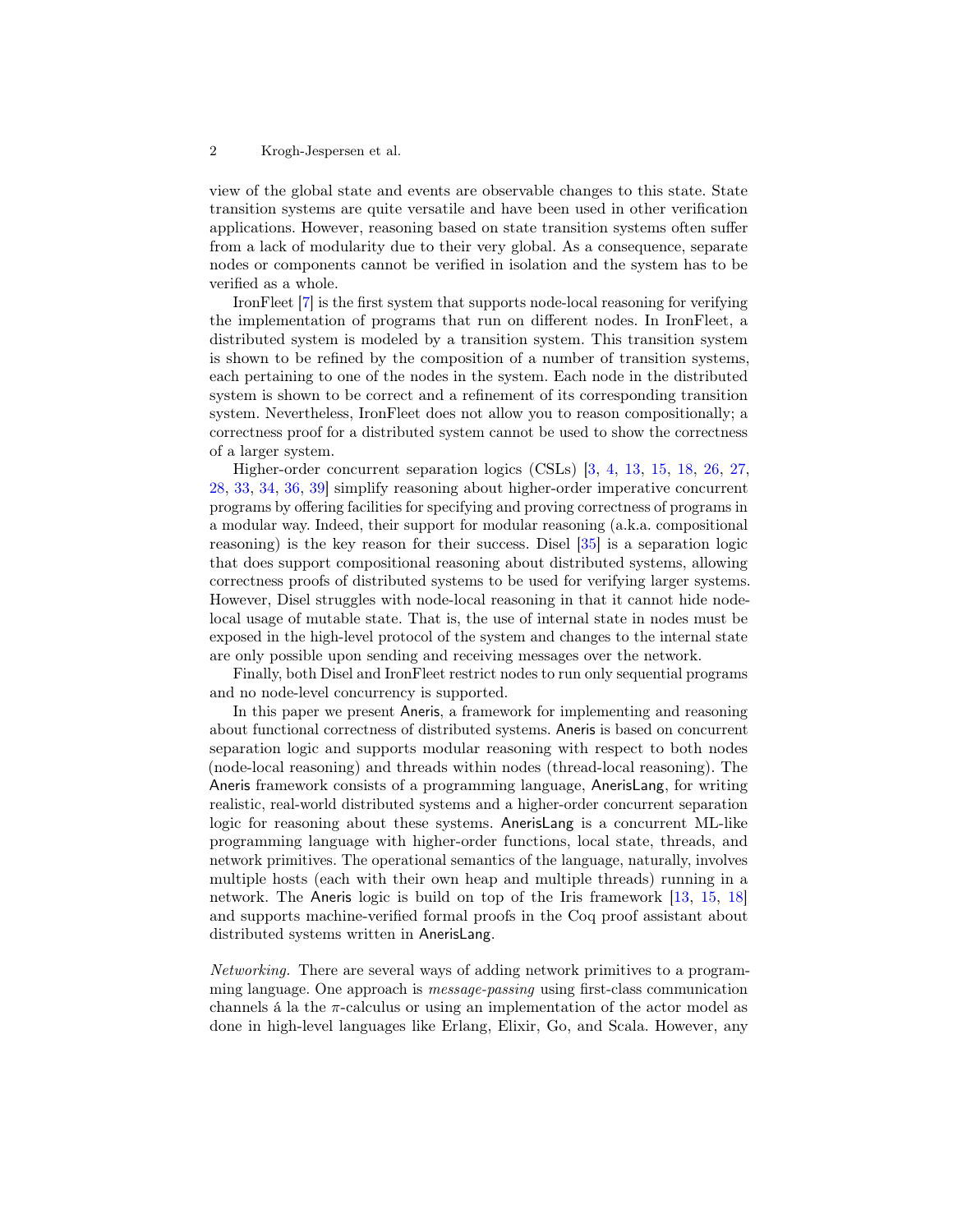such implementation is an abstraction built on top of network sockets where all data has to be serialized, data packets may be dropped, and packet reception may not follow the transmission order. Network sockets are a quintessential part of building efficient, real-world distributed systems and all major operating systems provide an application programming interface (API) to them. Likewise, AnerisLang provides support for datagram-like sockets by directly exposing a simple API with the core methods necessary for socket-based communication using the User Datagram Protocol (UDP) with duplicate protection. This allows for a wide range of real-world systems and protocols to be implemented (and verified) using the Aneris framework.

Modular Reasoning in Aneris. In general, there are two different ways to support modular reasoning about distributed systems corresponding to how components can be composed. Aneris enables simultaneously both:

- Vertical composition: when reasoning about programs within each node, one is able to compose proofs of different components to prove correctness of the whole program. For instance, the specification of a verified data structure, e.g. a concurrent queue, should suffice for verifying programs written against that data structure, independently of its implementation.
- Horizontal composition: at each node, a verified thread is composable with other verified threads. Similarly, a verified node is composable with other verified nodes which potentially engage in different protocols. This naturally aids implementing and verifying large-scale distributed systems.

Node-local variants of the standard rules of CSLs like, for example, the bind rule and the frame rule (as explained in Sect. [2\)](#page-3-0) enable vertical reasoning. Sect. [6](#page-20-0) showcases vertical reasoning in Aneris using a replicated distributed logging service that is implemented and verified using a separate implementation and specification of the two-phase commit protocol.

Horizontal reasoning in Aneris is achieved through the THREAD-PAR-rule and the [Node-par](#page-5-0)-rule (further explained in Sect. [2\)](#page-3-0) which intuitively says that to verify a distributed system, it suffices to verify each thread and each node in isolation. This is analogous to how CSLs allow us to reason about multi-threaded programs by considering individual threads in isolation; in Aneris we extend this methodology to include both threads and nodes. Where most variants of concurrent separation logic use some form of an invariant mechanism to reason about shared-memory concurrency, we abstract the communication between nodes over the network through socket protocols that restrict what can be sent and received on a socket and allow us to share ownership of logical resources among nodes. Sect. [5](#page-17-0) showcases horizontal reasoning in Aneris using an implementation and a correctness proof for a simple addition service that uses a load balancer to distribute the workload among several addition servers. Each node is verified in isolation and composed to form the final distributed system.

Contributions. In summary, we make the following contributions: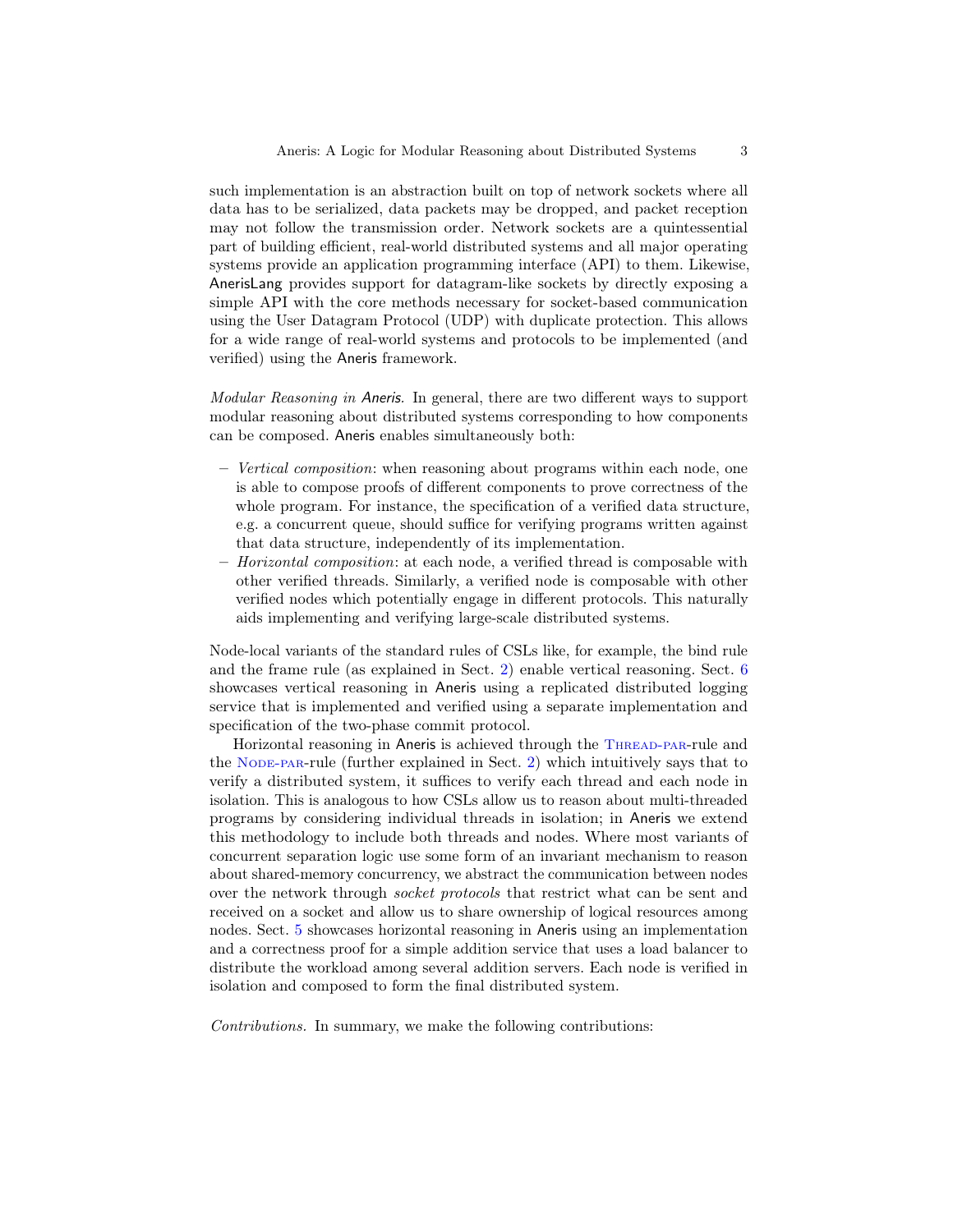- 4 Krogh-Jespersen et al.
- We present AnerisLang, a formalized higher-order functional programming language for writing distributed systems. The language features higher-order store, node-local concurrency, and network sockets, allowing for dynamic creation and binding of sockets to addresses with serialization and deserialization primitives for encoding and parsing messages.
- We define the Aneris logic, the first higher-order concurrent separation logic with support for network sockets and with support for both node-local and thread-local reasoning.
- We introduce a simple and novel approach to specifying network protocols; a mechanism that supports separation-logic-style modular specifications of distributed systems.
- We conduct two case studies that showcase how our framework aids the implementation and verification of real-world distributed systems using compositional reasoning:
	- A replicated logging service that is implemented and verified using a separate implementation and specification of the two-phase commit protocol, demonstrating vertical compositional reasoning.
	- A load balancer that distributes work on multiple servers by means of node-local multi-threading. We use this to verify a simple addition service that uses the load balancer to distribute its requests over multiple servers, demonstrating horizontal compositional reasoning.
- We have formalized all of the theory and examples on top of Iris in the Coq proof assistant using the MoSeL framework [\[19\]](#page-26-4). The Coq formalization can be found online at [https://iris-project.org/artifacts/2020-esop-aneris.tar.gz.](https://iris-project.org/artifacts/2020-esop-aneris.tar.gz)

Outline. We start by describing the core concepts of the Aneris framework in Sec. [2.](#page-3-0) We then describe the AnerisLang programming language (Sec. [3\)](#page-11-0) before presenting the Aneris logic proof rules and stating our adequacy theorem, *i.e.*, soundness of Aneris, in Sec. [4.](#page-13-0) Subsequently, we use the logic to verify a load balancer (Sec. [5\)](#page-17-0) and a two-phase-commit implementation with a replicated logging client (Sec. [6\)](#page-20-0). We discuss related work in Sec. [7](#page-22-0) and conclude in Sec. [8.](#page-24-0)

# <span id="page-3-0"></span>2 The Core Concepts of Aneris

In this section we present our methodology to modular verification of distributed systems. We begin by recalling the ideas of thread-local reasoning and protocols from concurrent separation logic and explain how we lift those ideas to nodelocal reasoning. Finally, we illustrate the Aneris methodology for specifying, implementing, and verifying distributed systems by developing a simple addition service and a lock server. The distributed systems are composed of individually verified concurrently running nodes communicating asynchronously by exchanging messages that can be reordered or dropped.

# 2.1 Local and Thread-Local Reasoning

The most important feature of (concurrent) separation logic is, arguably, how it enables scalable modular reasoning about pointer-manipulating programs.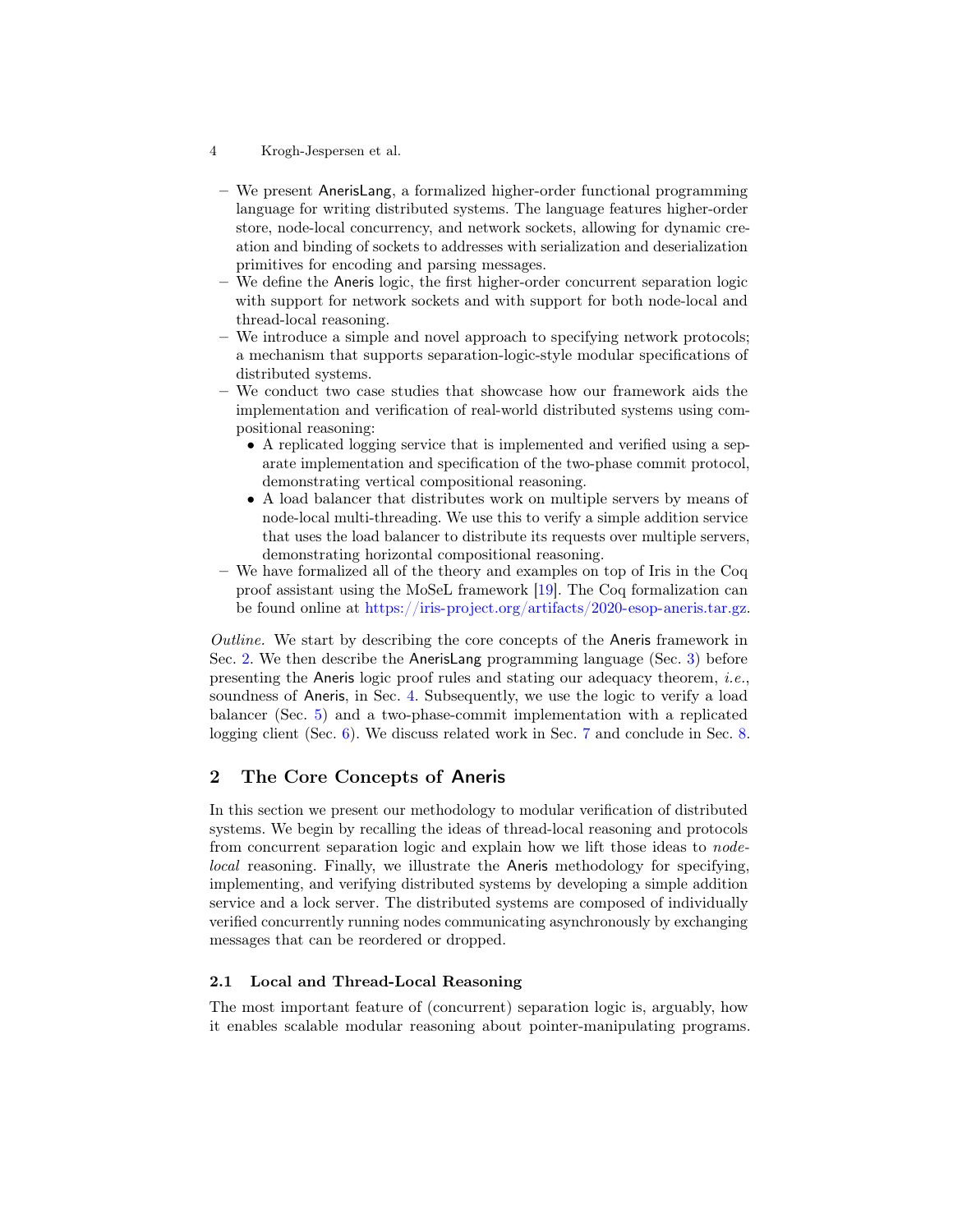Separation logic is a resource logic, in the sense that propositions denote not only facts about the state, but ownership of resources. Originally, separation logic [\[32\]](#page-28-6) was introduced for modular reasoning about the heap—i.e. the notion of resource was fixed to be logical pieces of the heap. The essential idea is that we can give a local specification  $\{P\} e \{v.Q\}$  to a program e involving only the *footprint* of e. Hence, while verifying  $e$ , we need not consider the possibility that another piece of code in the program might interfere with  $e$ ; the program  $e$  can be verified without concern for the environment in which  $e$  may occur. Local specifications can then be lifted to more global specifications by framing and binding:

$$
\frac{\{P\} e \{v.Q\}}{\{P * R\} e \{v.Q * R\}} \qquad \qquad \frac{\{P\} e \{v.Q\} \quad \forall v.\{Q\} K[v] \{w.R\}}{\{P\} K[e] \{w.R\}}
$$

where K denotes an evaluation context. The symbol  $*$  denotes separating conjunction. Intuitively,  $P * Q$  holds for a given resource (in this case a heap) if it can be divided into two disjoint resources such that  $P$  holds for one and  $Q$ holds for the other. Thus, the frame rule essentially says that executing  $e$  for which we know  $\{P\}e\{x,Q\}$  cannot possibly affect parts of the heap that are separate from its footprint. Another related separation logic connective is  $\rightarrow$ , the separating implication. Proposition  $P \rightarrow Q$  describes a resource that, combined with a disjoint resource satisfying  $P$ , results in a resource satisfying  $Q$ .

Since its introduction, separation logic has been extended to resources beyond heaps and with more sophisticated mechanisms for modular control of interference. Concurrent separation logics (CSLs) [\[28\]](#page-27-7) allow reasoning about concurrent programs and a preeminent feature of these program logics is again the support for modular reasoning, in this case with respect to concurrency through thread-local reasoning. When reasoning about a concurrent program we consider threads one at a time and need not reason about interleavings of threads explicitly. In a way, our frame here includes, in addition to the shared fragments of the heap and other resources, the execution of other threads which can be interleaved throughout the execution of the thread being verified. This can be seen from the following disjoint concurrency rule:

<span id="page-4-0"></span>
$$
\frac{\text{Thread-Par}}{\{P_1 \times P_2\} \langle n; e_1 \rangle \{v \cdot Q_1\}} \frac{\{P_2\} \langle n; e_2 \rangle \{v \cdot Q_2\}}{\{P_1 \times P_2\} \langle n; e_1 \mid |e_2 \rangle \{v \cdot \exists v_1, v_2 \cdot v = (v_1, v_2) \times Q_1[v_1/v] \times Q_2[v_2/v]\}}
$$

where  $e_1 \parallel e_2$  denotes parallel composition of expressions  $e_1$  and  $e_2$  and we use the notation  $\langle n; e \rangle$  to denote an expression e running on a node with identifier  $n^{1}$  $n^{1}$  $n^{1}$ 

Inevitably, at some point threads typically have to communicate with one another through some kind of shared state, an unavoidable form of interference. The original CSL used a simple form of resource invariant in which ownership of a shared resource can be transferred between threads.

<span id="page-4-1"></span><sup>&</sup>lt;sup>1</sup> In a language with fork-based concurrency, the parallel composition operator is an easily defined construct and the rule is derivable from a more general fork-rule.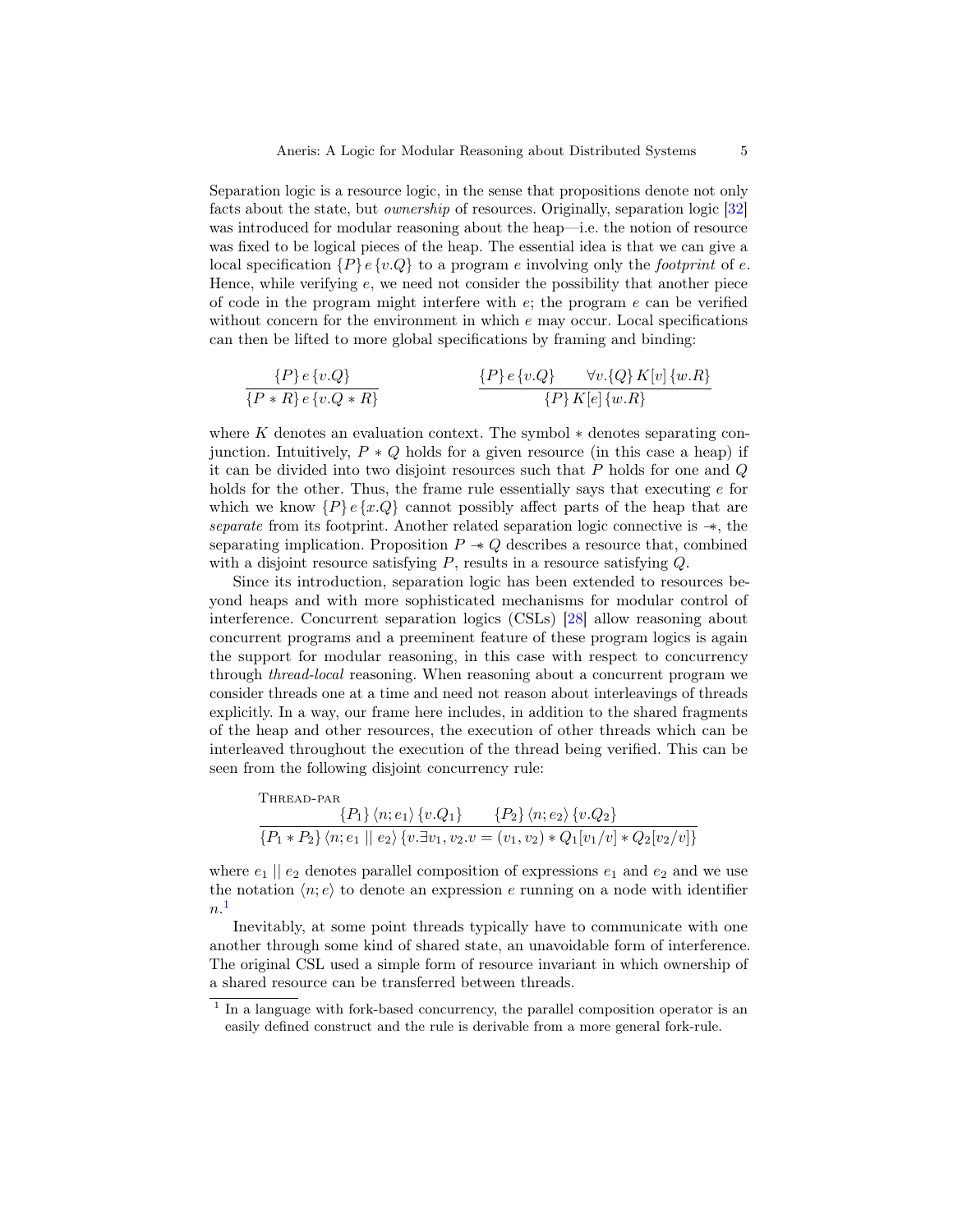A notable program logic in the family of concurrent separation logics is Iris that is specifically designed for reasoning about programs written in concurrent higher-order imperative programming languages. Iris has already proven to be versatile for reasoning about a number of sophisticated properties of programming languages [\[12,](#page-26-5) [16,](#page-26-6) [37\]](#page-28-7). In order to support modular reasoning about concurrent programs Iris features (1) impredicative invariants for expressing protocols on shared state among multiple threads and (2) allows for encoding of higher-order ghost state using a form of partial commutative monoids for reasoning about resources. We will give examples of these features and explain them in more detail as needed.

# 2.2 Node-Local Reasoning

Programs written in AnerisLang are higher-order imperative concurrent programs that run on multiple nodes in a distributed system. When reasoning about distributed systems in Aneris, alongside heap-local and thread-local reasoning, we also reason *node-locally*. When proving correctness of AnerisLang programs we reason about each node of the system in isolation, akin to how we in CSLs reason about each thread in isolation.

By virtue of building on Iris, reasoning in Aneris is naturally modular with respect to separation logic frames and with respect to threads. What Aneris adds on top of this is support for node-local reasoning about programs. This is expressed by the following rule:

<span id="page-5-0"></span>
$$
\text{Node-PAR} \quad \{P_1 * \textsf{IsNode}(n_1) * \textsf{FreePorts}(ip_1, \mathfrak{P})\} \langle n_1; e_1 \rangle \{\textsf{True}\} \quad \{P_2 * \textsf{IsNode}(n_2) * \textsf{FreePorts}(ip_2, \mathfrak{P})\} \langle n_2; e_2 \rangle \{\textsf{True}\} \quad \{P_1 * P_2 * \textsf{Freelp}(ip_1) * \textsf{Freelp}(ip_2)\} \langle \mathfrak{S}; (n_1; ip_1; e_1) \mid \mid \mid (n_2; ip_2; e_2) \rangle \{\textsf{True}\} \quad \}
$$

where  $\|$  denotes parallel composition of two nodes with identifier  $n_1$  and  $n_2$ running expressions  $e_1$  and  $e_2$  $e_2$  with IP addresses  $ip_1$  and  $ip_2$ <sup>2</sup>. The set  $\mathfrak{P} =$  ${p \mid 0 \leq p \leq 65535}$  denotes a finite set of ports.

Note that only a distinguished system node  $\mathfrak{S}$  can start new nodes (as elaborated on in Sect. [3\)](#page-11-0). In Aneris, the execution of the distributed system starts with the execution of  $\mathfrak S$  as the only node in the system. In order to start a new node associated with ip address ip one provides the resource  $\mathsf{Freelp}(ip)$ which indicates that  $ip$  is not used by other nodes. The node can then rely on the fact that when it starts, all ports on  $ip$  are available. The resource  $\textsf{IsNode}(n)$  indicates that the node n is a node in the system and keeps track of abstract state related to our modeling of node n's heap and allocated sockets. To facilitate modular reasoning, free ports can be split: if  $A \cap B = \emptyset$  then FreePorts $(ip, A)$  \* FreePorts $(ip, B)$  + FreePorts $(ip, A \cup B)$  where + denotes

<span id="page-5-1"></span><sup>&</sup>lt;sup>2</sup> In the same way as the parallel composition rule is derived from a more general fork-based rule, this composition rule is also an instance of a more general rule for spawning nodes shown in Sect. [3.](#page-11-0)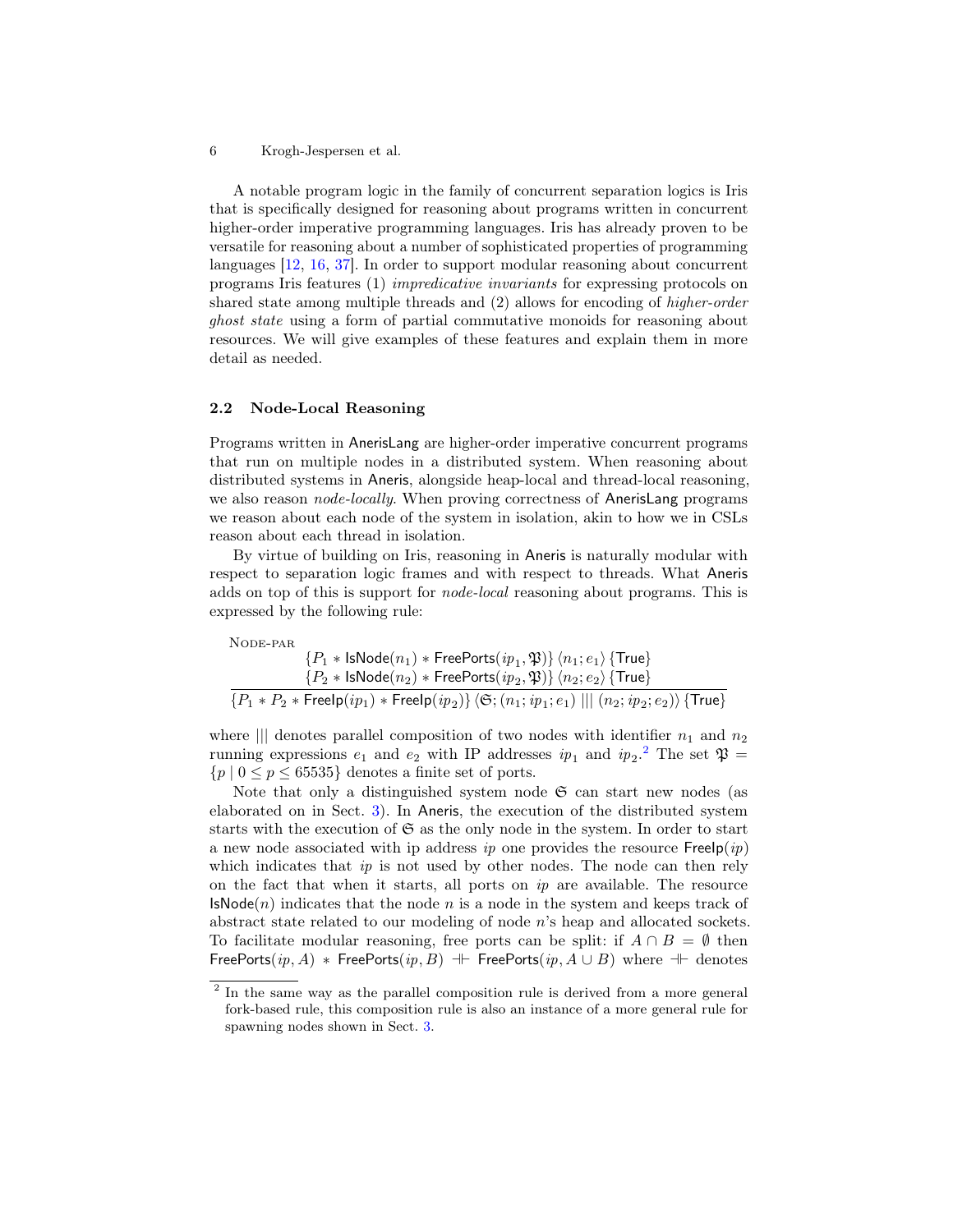logical equivalence of Aneris propositions (of type  $iProp$ ). We will use FreePort $(a)$ as shorthand for FreePorts $(ip, \{p\})$  where  $a = (ip, p)$ .

Finally, observe that the node-local postconditions are simply True, in contrast to the arbitrary thread-local postconditions in the [Thread-par](#page-4-0)-rule that carry over to the main thread. In the concurrent setting, shared memory provides reliable communication and synchronization between the child threads and the main thread; in the rule for parallel composition, the main thread will wait for the two child processes to finish. In the distributed setting, there are no such guarantees and nodes are separate entities that cannot synchronize with the distinguished system node.

Socket Protocols. Similar to how classical CSLs introduce the concept of resource invariants for expressing protocols on shared state among multiple threads, we introduce the simple and novel concept of socket protocols for expressing protocols among multiple nodes. With each socket address—a pair of an IP address and a port—a protocol is associated, which restricts what can be communicated on that socket.

A socket protocol is a predicate  $\Phi : Message \rightarrow iProp$  on incoming messages received on a particular socket. One can think of this as a form of rely-guarantee reasoning since the socket protocol will be used to restrict the distributed environment's interference with a node on a particular socket. In Aneris we write  $a \mapsto \Phi$  to mean that socket address a is governed by the protocol  $\Phi$ . In particular, if  $a \mapsto \Phi$  and  $a \mapsto \Psi$  then  $\Phi$  and  $\Psi$  are equivalent.<sup>[3](#page-6-0)</sup> Moreover, the proposition is duplicable:  $a \mapsto \Phi + a \mapsto \Phi * a \mapsto \Phi$ .

Conceptually, a socket is an abstract representation of a handle for a local endpoint of some channel. We further restrict channels to use the User Datagram Protocol (UDP) which is asynchronous, connectionless, and stateless. In accordance with UDP, Aneris provides no guarantee of delivery or ordering although we assume duplicate protection. We assume duplicate protection to simplify our examples, as otherwise the code of all of our examples would have to be adapted to cope with duplication of messages. One can think of sockets in Aneris as open-ended multi-party communication channels without synchronization.

It is noteworthy that inter-process communication can happen in two ways. Thread-concurrent programs can communicate both through the shared heap and by sending messages through sockets. For memory-separated programs running on different nodes all communication is by message-passing.

In the logic, we consider both *static* and *dynamic* socket addresses. This distinction is entirely abstract and at the level of the logic. Static addresses come with primordial protocols, agreed upon before starting the distributed system, whereas dynamic addresses do not. Protocols on static addresses are primarily intended for addresses pointing to nodes that offer a service.

To distinguish between static and dynamic addresses, we use a resource Fixed( $A$ ) which denotes that the addresses in  $A$  are static and should have a fixed

<span id="page-6-0"></span><sup>&</sup>lt;sup>3</sup> The predicate equivalence is under a later modality in order to avoid self-referential paradoxes. We omit it for the sake of presentation as this is an orthogonal issue.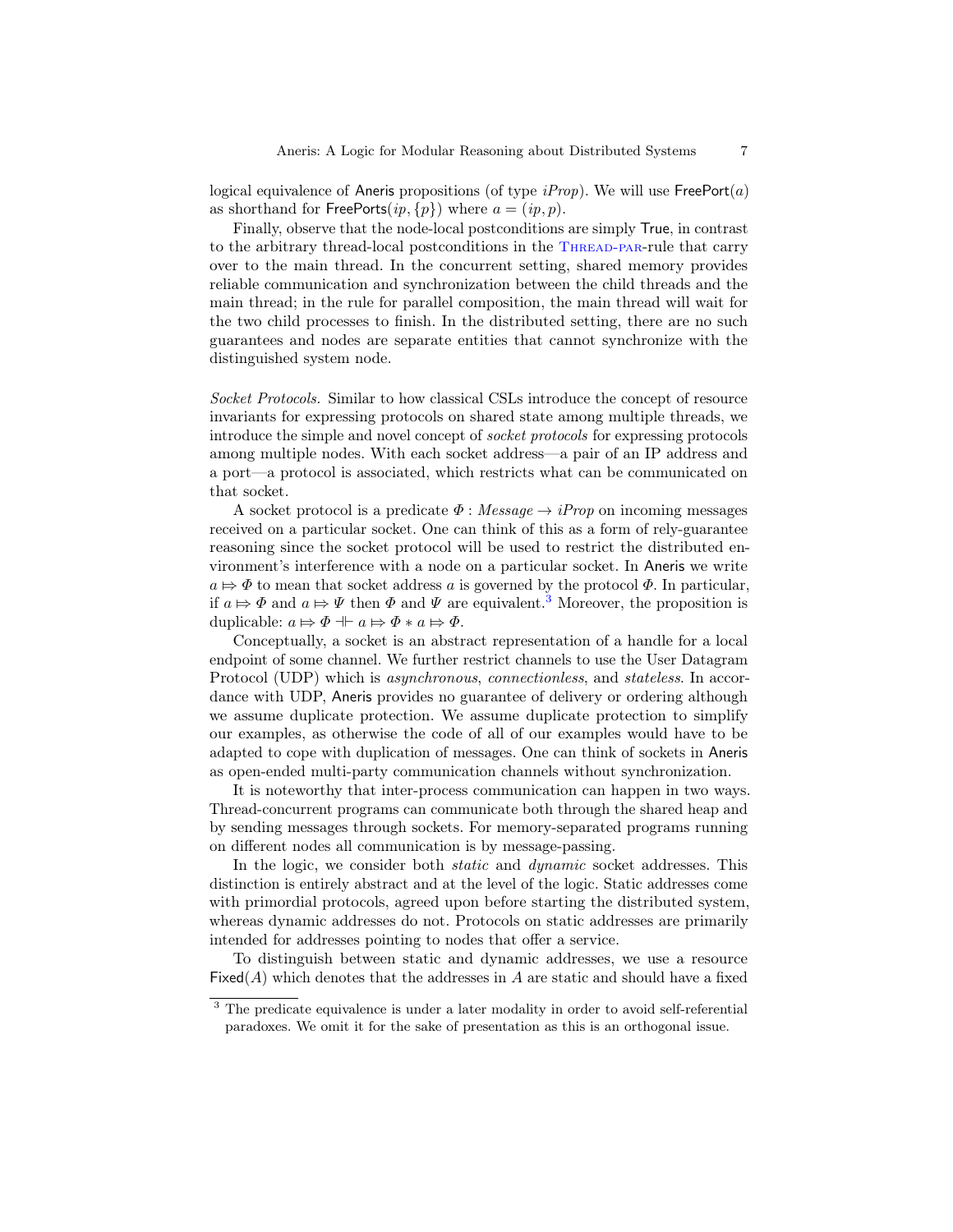interpretation. This proposition expresses knowledge without asserting ownership of resources and is duplicable: Fixed(A)  $\mathsf{H}\mathsf{Fixed}(A) * \mathsf{Fixed}(A)$ .

Corresponding to the two kinds of addresses we have two different rules, SOCKETBIND-STATIC and SOCKETBIND-DYNAMIC, for binding an address to a socket as seen below. Both rules consume an instance of  $Fixed(A)$  and  $FreePort(a)$  as well as a resource  $z \leftrightarrow_n$  None. The latter keeps track of the address associated with the socket handle  $z$  on node  $n$  and ensures that the socket is bound only once as further explained in Sect. [4.](#page-13-0) Notice that the protocol  $\Phi$  in SOCKETBIND-DYNAMIC can be freely chosen.

```
SOCKETBIND-STATIC
{Fixed}(A) * a \in A * FreePort(a) * z \hookrightarrow_n None}
   \langle n; socketbind z a \rangle{x \in \mathbb{R}^n : z \hookrightarrow_n \mathsf{Some} \; a}Socketbind-dynamic
{Fixed}(A) * a \notin A * FreePort(a) * z \hookrightarrow_n None}
   \langle n; socketbind z a \rangle{x \in \mathbb{R}^n : z \hookrightarrow_n \mathsf{Some} \; a * a \Rightarrow \varPhi}
```
In the remainder of the paper we will use the following shorthands in order to simplify the presentation of our specifications.

> Static $(a, A, \Phi) \triangleq$  Fixed $(A) * a \in A *$  FreePort $(a) * a \mapsto \Phi$ Dynamic $(a, A) \triangleq$  Fixed $(A) * a \notin A *$  FreePort $(a)$

## <span id="page-7-2"></span>2.3 Example: An Addition Service

To illustrate node-local reasoning, socket protocols, and the Aneris methodology for specifying, implementing, and verifying distributed systems we develop a simple addition service that offers to add numbers for clients.

Fig. [1](#page-8-0) depicts an implementation of a server and a client written in AnerisLang. Notice that the programs look as if they were written in a realistic functional language with sockets like OCaml. Messages are strings to make programming with sockets easier (similar to send\_substring in the Unix module in OCaml).

The server is parameterized over an address on which it will listen for requests. The server allocates a new socket and binds the address to the socket. Then the server starts listening for an incoming message on the socket, calling a handler function on the message, if any. The handler function will deserialize the message, perform the addition, serialize the result, and return it to the sender before recursively listening for new messages.

The client is parameterized over two numbers to compute on, a server address, and a client address. The client allocates a new socket, binds the address to the socket, and serializes the two numbers. In the end, it sends the serialized message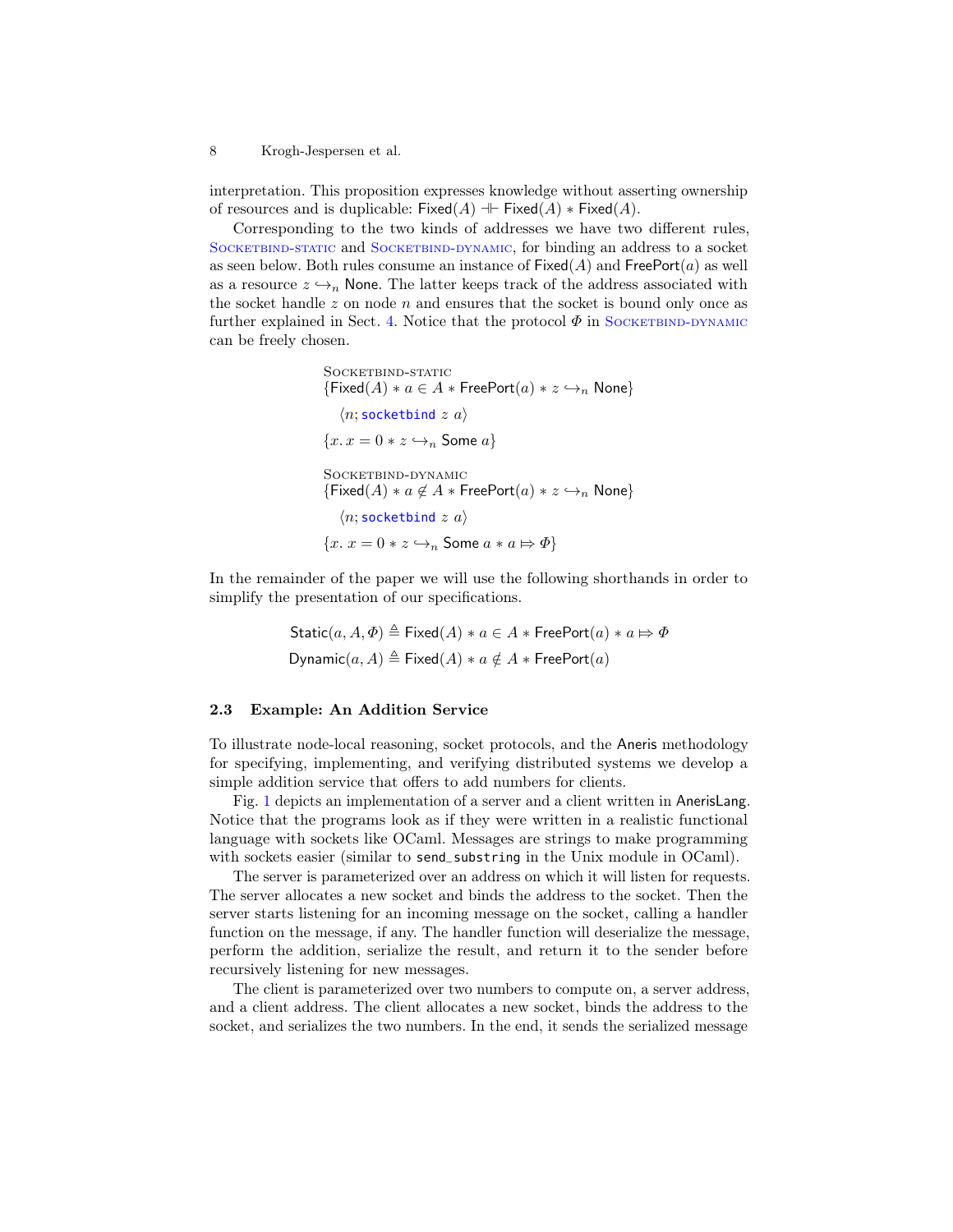Aneris: A Logic for Modular Reasoning about Distributed Systems 9

```
rec server a =
 let skt = socket () in
  socketbind skt a;
  listen skt (rec handler msg from =
   let m = deserialize msg in
   let res = serialize (\pi_1 m + \pi_2 m) in
    sendto skt res from;
    listen skt handler)
                                            rec client x \ y \ srv a =let skt = socket () in
                                              socketbind skt a;
                                              let m = serialize (x, y) in
                                              sendto skt m srv;
                                              let res = listenwait skt in
                                              deserialize (\pi_1 res)
```
<span id="page-8-0"></span>Fig. 1. An implementation of an addition service and a client written in AnerisLang. listen and listenwait are convenient helper functions to be found in the appendix [\[20\]](#page-27-8).

to the server address using the socket and waits for a response, projecting out the result of the addition on arrival and deserializing it.

In order to give the server code a specification we will fix a primordial socket protocol that will govern the address given to the server. The protocol will spell out how the server relies on the socket. We will use from  $(m)$  and body $(m)$  for projections of the sender and the message body, respectively, from the message m. We define  $\Phi_{add}$  as follows:

$$
\Phi_{add}(m) \triangleq \exists \Psi, x, y. \text{ from } (m) \mapsto \Psi * \text{body}(m) = serialize(x, y) * \forall m', \text{body}(m') = serialize(x + y) * \Psi(m')
$$

Intuitively, the protocol demands that the sender of a message  $m$  is governed by some protocol  $\Psi$  and that the message body body(m) must be the serialization of two numbers  $x$  and  $y$ . Moreover, the sender's protocol must be satisfied if the serialization of  $x + y$  is sent as a response.

Using  $\Phi_{add}$  as the socket protocol, we can give server the specification

{Static
$$
(a, A, \Phi_{add}) * IsNode(n)
$$
}  $\langle n$ ; server  $a \rangle$  {False}.

The postcondition is allowed to be False as the program does not terminate. The triple guarantees safety which, among others, means that if the server responds to communication on address a it does so according to  $\Phi_{add}$ .

Similarly, using  $\Phi_{add}$  as a primordial protocol for the server address, we can also give client a specification

$$
\{srv \mapsto \Phi_{add} * srv \in A * Dynamic(a, A) * IsNode(m)\}
$$

$$
\langle m; \text{client } x \ y \ srv \ a \rangle
$$

$$
\{v.v = x + y\}
$$

that showcases how the client is able to conclude that the response from the server is the sum of the numbers it sent to it. In the proof, when binding a to the socket using SOCKETBIND-DYNAMIC, we introduce the proposition  $a \Rightarrow \Phi_{client}$ where

$$
\Phi_{client}(m) \triangleq \text{body}(m) = serialize(x + y)
$$

and use it to instantiate  $\Psi$  when satisfying  $\Phi_{add}$ . Using the two specifications and the NODE-PAR-rule it is straightforward to specify and verify a distributed system composed of, e.g., a server and multiple clients.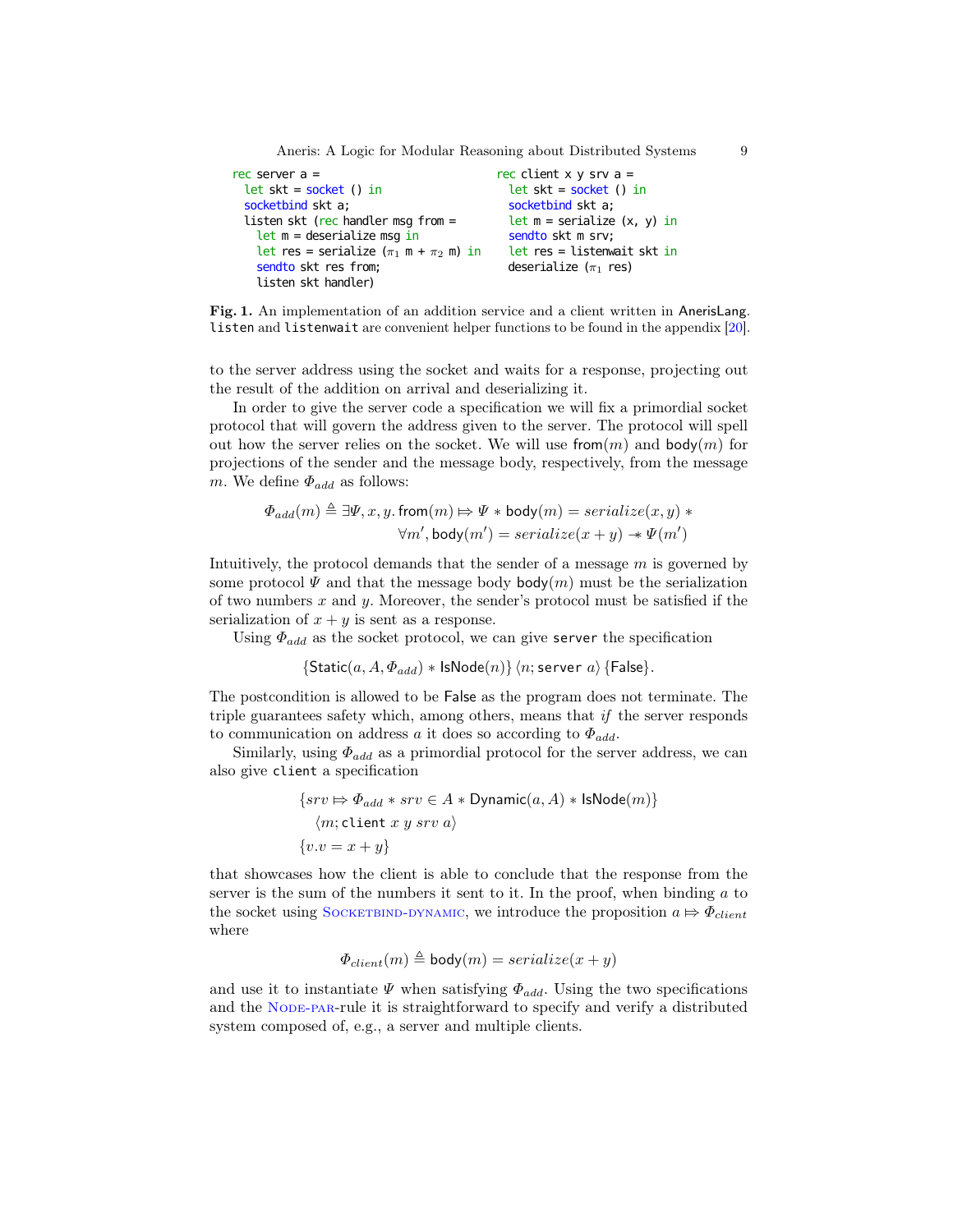#### 2.4 Example: A Lock Server

Mutual exclusion in distributed systems is often a necessity and there are many different approaches for providing it. The simplest solution is a centralized algorithm with a single node acting as the coordinator. We will develop this example to showcase a more interesting protocol that relies on ownership transfer of spatial resources between nodes to ensure correctness.

The code for a centralized lock server implementation is shown in Fig. [2.](#page-9-0)

```
rec lockserver a =
 let lock = ref NONE in
 let skt = socket () in
 socketbind skt a;
 listen skt (rec handler msg from =
   if (msg = "LOCK") then
     match !lock with
       NONE => lock←SOME (); sendto skt "YES" from
      | SOME __ => sendto skt "NO" from
     end
   else lock←NONE; sendto skt "RELEASED" from
   listen skt handler)
```
<span id="page-9-0"></span>Fig. 2. A lock server in AnerisLang.

The lock server declares a node-local variable lock to keep track of whether the lock is taken or not. It allocates a socket, binds the input address to the socket and continuously listens for incoming messages. When a "LOCK" message arrives and the lock is available, the lock gets taken and the server responds "YES". If the lock was already taken, the server will respond "NO". Finally, if the message was not "LOCK", the lock is released and the server responds with "RELEASED".

Our specification of the lock server will be inspired by how a lock can be specified in concurrent separation logic. Thus we first recall how such a specification usually looks like.

Conceptually, a lock can either be unlocked or locked, as described by a two-state labeled transition system.



In concurrent separation logic, the lock specification does not describe this transition system directly, but instead focuses on the resources needed for the transitions to take place. In the case of the lock, the resources are simply a non-duplicable resource  $K$ , which is needed in order to call the lock's release method. Intuitively, this resource corresponds to the key of the lock.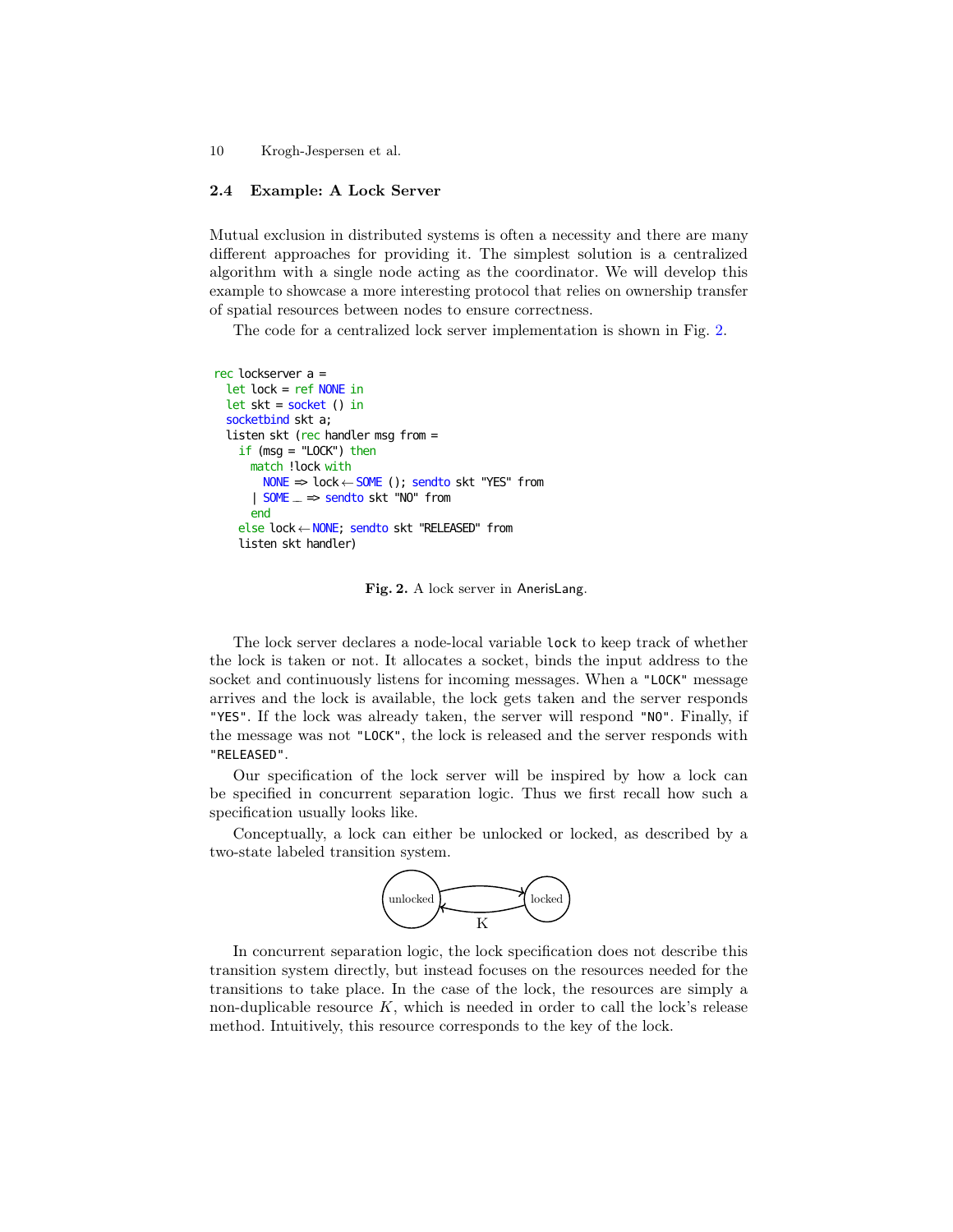A typical concurrent separation logic specification for a spin lock module looks roughly like the following:

#### ∃ isLock .

- $\wedge \quad \forall v, K. \text{ isLock}(v, K) \dashv \text{ isLock}(v, K) * \text{ isLock}(v, K)$
- $∧ \forall v, K.$  isLock $(v, K) \vdash K * K \Rightarrow$  False
- $\wedge$  {True} newLock () {v.  $\exists K$ . isLock $(v, K)$ }
- $\wedge \quad \forall v. \{\text{isLock}(v,K)\}\text{ acquire }v\{v.K\}$
- $\wedge \quad \forall v.$  {isLock $(v, K) * K$ } release  $v$  {True}

The intuitive reading of such a specification is:

- Calling newLock will lead to the duplicable knowledge of the return value  $v$ being a lock.
- Knowing that a value is a lock, a thread can try to acquire the lock and when it eventually succeeds it will get the key K.
- Only a thread holding this key is allowed to call release.

Sharing of the lock among several threads is achieved by the isLock predicate being duplicable. Mutual exclusion is ensured by the last bullet point together with the requirement of K being non-duplicable whenever we have  $iSLock(v, K)$ . For a leisurely introduction to such specifications, the reader may consult Birkedal and Bizjak [\[1\]](#page-25-5).

Let us now return to the distributed lock synchronization. To give clients the possibility of interacting with the lock server as they would with such a concurrent lock module, the specification for the lock server will look like follows.

$$
\{K*\textsf{Static}(a,A,\varPhi_{lock})\}\,\langle n;\textsf{Lockserver}\,a\rangle\,\{\textsf{False}\}.
$$

This specification simply states that a lock server should have a primordial protocol  $\Phi_{lock}$  and that it needs the key resource to begin with. To allow for the desired interaction with the server, we define the socket protocol  $\Phi_{lock}$  as follows:

$$
\begin{aligned} acq(m,\varPsi) &\triangleq (\text{body}(m) = "LOGK")\ast \\ &\forall m'.\ (\text{body}(m') = "NO") \vee (\text{body}(m') = "YES" \ast K) \twoheadrightarrow \varPsi(m')\\ rel(m,\varPsi) &\triangleq (\text{body}(m) = "RELEASE") \ast K \ast \\ &\forall m'.\ (\text{body}(m') = "RELEASE") \twoheadrightarrow \varPsi(m')\\ \varPhi_{lock}(m) &\triangleq \exists \varPsi.\ \text{from}(m) \mapsto \varPsi \ast (\text{acq}(m,\varPsi) \vee \text{rel}(m,\varPsi)) \end{aligned}
$$

The protocol  $\Phi_{lock}$  demands that a client of the lock has to be bound to some protocol  $\Psi$  and that the server can receive two types of messages fulfilling either  $acq(m, \Psi)$  or  $rel(m, \Psi)$ . These correspond to the module's two methods acquire and release respectively. In the case of a "LOCK" message, the server will answer either "NO" or "YES" along with the key resource. In either case, the answer should suffice for fulfilling the client protocol  $\Psi$ .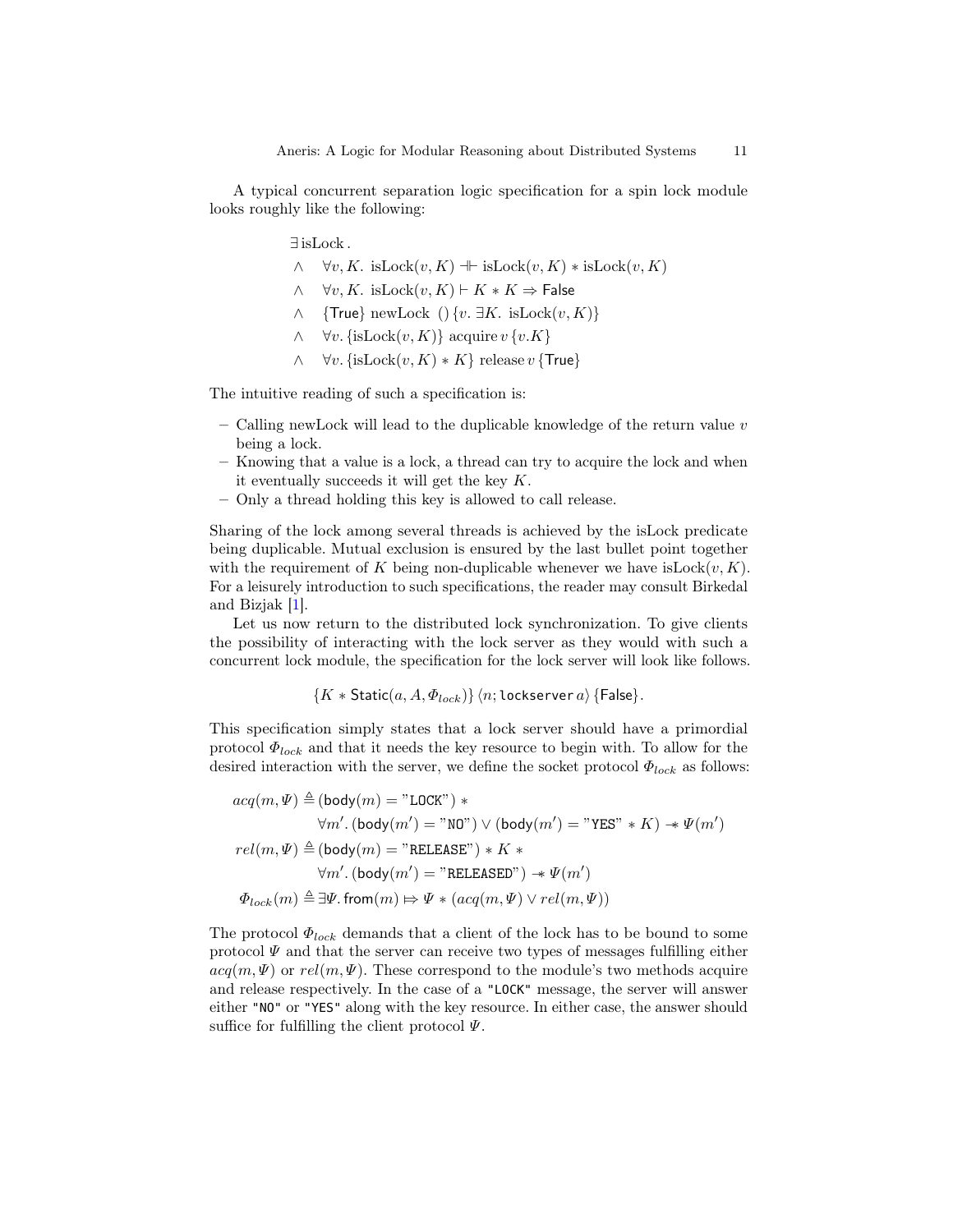Receiving a "RELEASE" request is similar, but the important part is that we require a client to send the key resource  $K$  along with the message, which ensures that only the current holder can release the lock.

One difference between the distributed and the concurrent specification is that we allow for the distributed lock to directly deny access. The client can use a simple loop, asking for the lock until it is acquired, if it wishes to wait until the lock can be acquired.

There are several interesting observations one can make about the lock server example: (1) The lock server can allocate, read, and write node-local references but these are hidden in the specification. (2) There are no channel descriptors or assertions on the socket in the code. (3) The lock server provides mutual exclusion by requiring clients to satisfy a sufficient protocol.

# <span id="page-11-0"></span>3 AnerisLang

AnerisLang is an untyped functional language with higher-order functions, forkbased concurrency, higher-order mutable references, and primitives for communicating over network sockets. The syntax is as follows:

 $v \in Val ::= () | b | i | s | \ell | z | \text{rec} f x = e | \dots$  $e \in \text{Expr} ::= v \mid x \mid \text{rec} f x = e \mid e_1 \mid e_2 \mid \text{ref} e \mid \text{! } e \mid e_1 \leftarrow e_2 \mid \text{cas} e_1 \mid e_2 \mid e_3$ | find  $e_1$   $e_2$   $e_3$  | substring  $e_1$   $e_2$   $e_3$  | i2s  $e$  | s2i  $e$ | fork  $\{e\}$  | start  $\{n; ip; e\}$  | makeaddress  $e_1 e_2$ | socket  $e$  | socketbind  $e_1 e_2$  | sendto  $e_1 e_2 e_3$  | receivefrom  $e$  | ...

We omit the usual operations on pairs, sums, booleans  $b \in \mathbb{B}$ , and integers  $i \in \mathbb{Z}$  which are all standard. We introduce the following syntactic sugar: lambda abstractions  $\lambda x. e$  defined as rec  $x = e$ , let-bindings let  $x = e_1$  in  $e_2$  defined as  $(\lambda x. e_2)(e_1)$ , and sequencing  $e_1$ ;  $e_2$  defined as let  $= e_1$  in  $e_2$ .

We have the usual operations on locations  $\ell \in Loc$  in the heap: ref v for allocating a new reference,  $\ell$  for dereferencing, and  $\ell \leftarrow v$  for assignment. cas  $\ell v_1 v_2$  is an atomic compare-and-set operation used to achieve synchronization between threads on a specific memory location  $\ell$ . Operationally, it tests whether  $\ell$ has value  $v_1$  and if so, updates the location to  $v_2$ , returning a boolean indicating whether the swap succeeded or not.

The operation find finds the index of a particular substring in a string  $s \in \mathbb{R}$ String and substring splits a string at given indices, producing the corresponding substring. i2s and s2i convert between integers and strings. These operations are mainly used for serialization and deserialization purposes.

The expression fork  ${e}$  forks off a new (node-local) thread and start  ${n; ip; e}$ will spawn a new node  $n \in Node$  with ip address  $ip \in Ip$  running the program e. Note that it is only at the bootstrapping phase of a distributed system that a special system-node  $\mathfrak{S}$  will be able to spawn nodes.

We use  $z \in$  Handle to range over socket handles created by the socket operation. makeaddress constructs an address given an ip address and a port,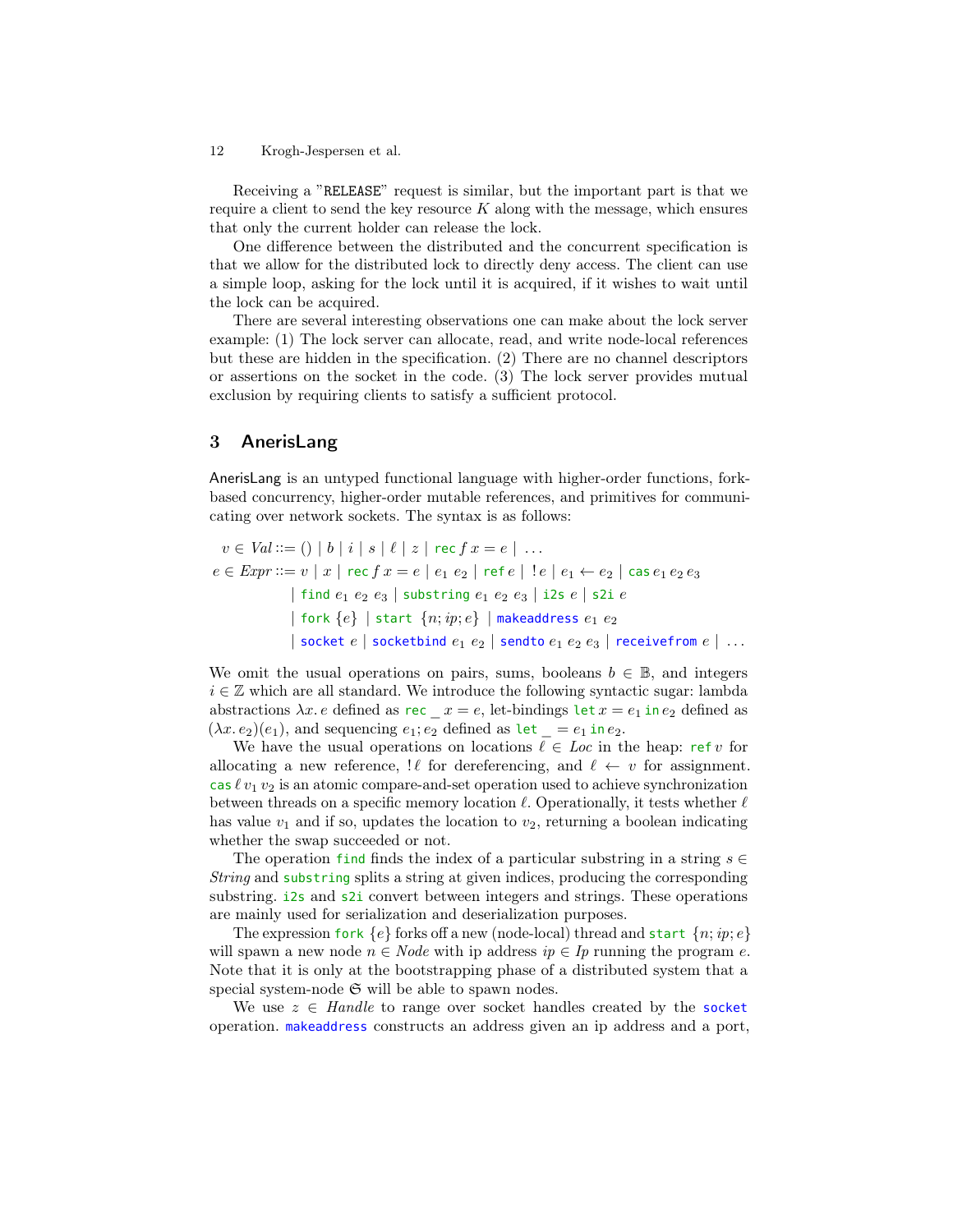and the network primitives socketbind, sendto, and receivefrom correspond to the similar BSD-socket API methods.

Operational Semantics. We define the operational semantics of AnerisLang in three stages.

We first define a node-local, thread-local, head step reduction  $(e, h) \rightsquigarrow (e', h')$ for  $e, e' \in E$ xpr and  $h, h' \in Loc \stackrel{\text{fin}}{\longrightarrow} Val$  that handles all pure and heap-related node-local reductions. All rules of the relation are standard.

Next, the node-local head step reduction induces a network-aware head step reduction  $(\langle n; e \rangle, \Sigma) \rightarrow (\langle n; e' \rangle, \Sigma').$ 

$$
\frac{(e,h)\leadsto(e',h')}{\langle n;e\rangle,(\mathcal{H}[n\mapsto h],\mathcal{S},\mathcal{P},\mathcal{M})\to\langle n;e'\rangle,(\mathcal{H}[n\mapsto h'],\mathcal{S},\mathcal{P},\mathcal{M})}.
$$

Here  $n \in Node$  denotes a node identifier and  $\Sigma, \Sigma' \in NetworkState$  the global network state. Elements of NetworkState are tuples  $(\mathcal{H}, \mathcal{S}, \mathcal{P}, \mathcal{M})$  tracking heaps  $\mathcal{H} \in Node \stackrel{\text{fin}}{\longrightarrow} \text{Heap}$  and sockets  $\mathcal{S} \in Node \stackrel{\text{fin}}{\longrightarrow} \text{Handle} \stackrel{\text{fin}}{\longrightarrow} \text{Option}$  Address for all nodes, ports in use  $P \in Ip \stackrel{\text{fin}}{\longrightarrow} \wp^{\text{fin}}(Port)$ , and messages sent  $\mathcal{M} \in Id \stackrel{\text{fin}}{\longrightarrow} Message$ . The induced network-aware reduction is furthermore extended with rules for the network primitives as seen in Fig. [3.](#page-12-0) The socket operation allocates a new

$$
z \notin \text{dom}(\mathcal{S}(n)) \qquad \mathcal{S}' = \mathcal{S}[n \mapsto \mathcal{S}(n)[z \mapsto \text{None}]]
$$

$$
\langle n; \text{socket}(n), (\mathcal{H}, \mathcal{S}, \mathcal{P}, \mathcal{M}) \rightarrow \langle n; z \rangle, (\mathcal{H}, \mathcal{S}', \mathcal{P}, \mathcal{M})
$$

$$
\mathcal{S}(n)(z) = \text{None}
$$
\n
$$
\frac{p \notin \mathcal{P}(ip) \qquad \mathcal{S}' = \mathcal{S}[n \mapsto \mathcal{S}(n)[z \mapsto \text{Some } (ip, p)]] \qquad \mathcal{P}' = \mathcal{P}[ip \mapsto \mathcal{P}(ip) \cup \{p\}]}{\langle n; \text{socketbind } z \ (ip, p) \rangle, (\mathcal{H}, \mathcal{S}, \mathcal{P}, \mathcal{M}) \rightarrow \langle n; 0 \rangle, (\mathcal{H}, \mathcal{S}', \mathcal{P}', \mathcal{M})}
$$

$$
\frac{\mathcal{S}(n)(z) = \text{Some from} \qquad i \notin dom(\mathcal{M}) \qquad \mathcal{M}' = \mathcal{M}[i \mapsto (from, to, msg, \text{SENT})]}{\langle n; \text{ sendto } z \; msg \; to \rangle, (\mathcal{H}, \mathcal{S}, \mathcal{P}, \mathcal{M}) \to \langle n; \vert msg \vert \rangle, (\mathcal{H}, \mathcal{S}, \mathcal{P}, \mathcal{M}')}
$$

 $S(n)(z)$  = Some to  $\mathcal{M}(i) = (from, to, msg, \text{SENT}) \quad \mathcal{M}' = \mathcal{M}[i \mapsto (from, to, msg, \text{RECEIVED})]$  $\langle n; \text{receiverrom } z \rangle, (\mathcal{H}, \mathcal{S}, \mathcal{P}, \mathcal{M}) \to \langle n; \text{Some } (msg, from) \rangle, (\mathcal{H}, \mathcal{S}, \mathcal{P}, \mathcal{M}')$ 

| $S(n)(z)$ = Some to                                                                                                                                                                               |
|---------------------------------------------------------------------------------------------------------------------------------------------------------------------------------------------------|
| $\langle n; \text{receiverrom } z \rangle, (\mathcal{H}, \mathcal{S}, \mathcal{P}, \mathcal{M}) \rightarrow \langle n; \text{None} \rangle, (\mathcal{H}, \mathcal{S}, \mathcal{P}, \mathcal{M})$ |

<span id="page-12-0"></span>Fig. 3. An excerpt of the rules for network-aware head reduction.

unbound socket using a fresh handle  $z$  for a node n and socketbind binds a socket address a to an unbound socket  $z$  if the address and port  $p$  is not already in use. Hereafter, the port is no longer available in  $\mathcal{P}'(ip)$ . For bound sockets, send to sends a message msg to a destination address to from the sender's address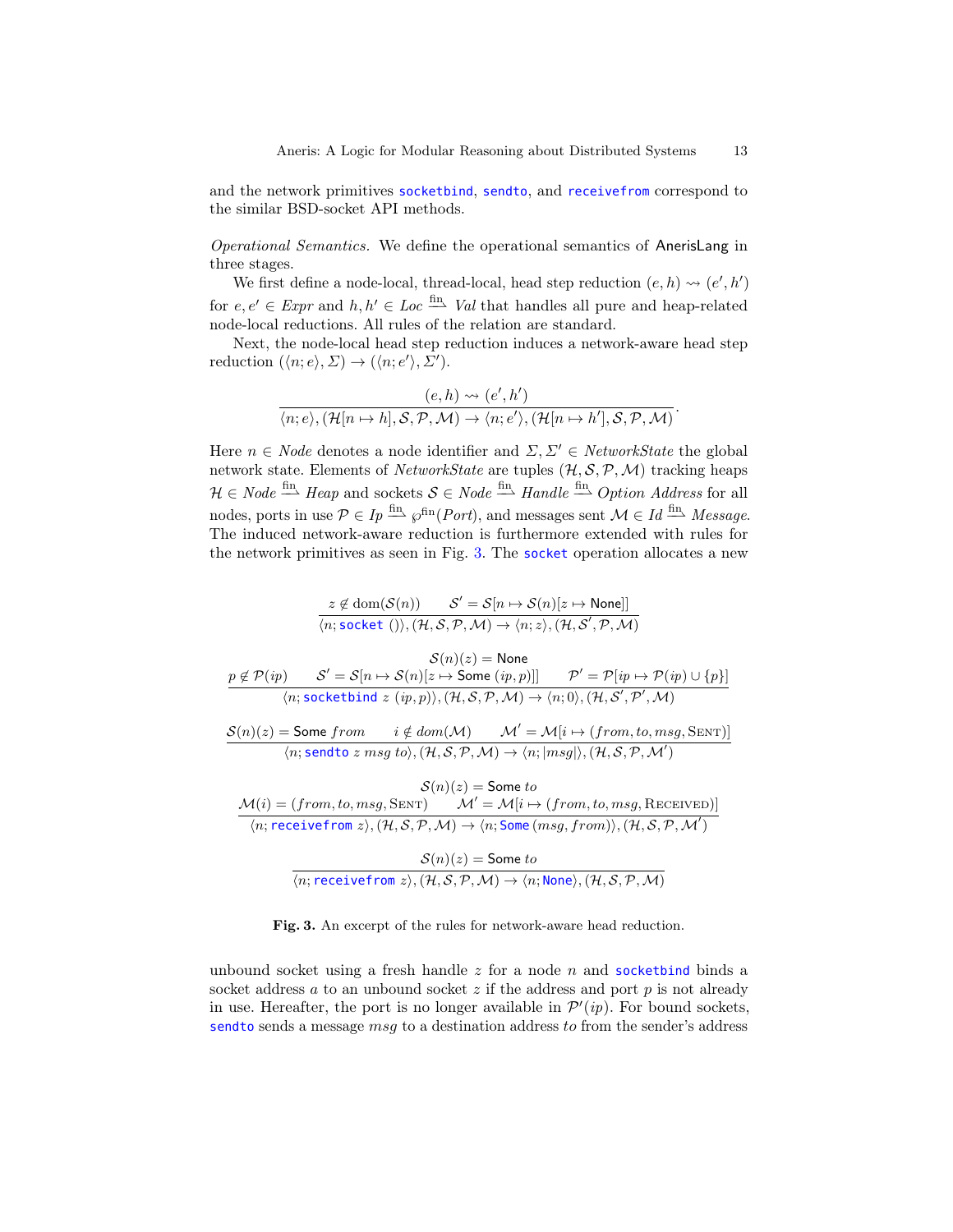from found in the bound socket. The message is assigned a unique identifier and tagged with a status flag Sent indicating that the message has been sent and not received. The operation returns the number of characters sent.

To model possibly dropped or delayed messages we introduce two rules for receiving messages using the receivefrom operation that on a bound socket either returns a previously unreceived message or nothing. If a message is received the status flag of the message is updated to RECEIVED

Third and finally, using standard call-by-value right-to-left evaluation contexts  $K \in Ectx$  we lift the node-local head reduction to a *distributed systems* reduction  $\rightarrow$  shown below. We write  $\nrightarrow^*$  for its reflexive-transitive closure. The distributed systems relation reduces by picking a thread on any node or forking off a new thread on a node.

$$
(\langle n; e \rangle, \Sigma) \to (\langle n; e' \rangle, \Sigma')
$$
  

$$
\overline{(T_1 + [\langle n; K[e] \rangle] + T_2, \Sigma)} \to (T_1 + [\langle n; K[e'] \rangle] + T_2; \Sigma')
$$
  

$$
(\overline{T_1} + [\langle n; K[\text{fork } \{e\}] \rangle] + T_2, \Sigma) \to (\overline{T_1} + [\langle n; K[()] \rangle] + T_2 + [\langle n; e \rangle], \Sigma)
$$

# <span id="page-13-0"></span>4 The Aneris Logic

As a consequence of building on the Iris framework, the Aneris logic features all the usual connectives and rules of higher-order separation logic, some of which are shown in the grammar below.<sup>[4](#page-13-1)</sup> The full expressiveness of the logic can be exploited when giving specifications to programs or stating protocols.

$$
P, Q \in iProp ::= \text{True} \mid \text{False} \mid P \land Q \mid P \lor Q \mid P \Rightarrow Q \mid
$$

$$
\forall x. P \mid \exists x. P \mid P * Q \mid P \Rightarrow Q \mid t = u \mid
$$

$$
\ell \mapsto_n v \mid \boxed{P} \mid \boxed{a}^{\tau, \gamma} \mid \{P\} \langle n; e \rangle \{x, Q\} \mid \dots
$$

Note that in Aneris the usual points-to connective about the heap,  $\ell \mapsto_n v$ , is indexed by a node identifier  $n \in Node$ , asserting ownership of the singleton heap mapping  $\ell$  to v on node n.

The logic features (impredicative) invariants  $\overline{P}$  and user-definable ghost state via the proposition  $[a]$ , which asserts ownership of a piece of ghost state a at ghost location  $\gamma$ . The logical support for user-defined invariants and ghost state allows one to relate (ghost and physical) resources to each other; this is vital for our specifications as will become evident in Sect. [5](#page-17-0) and Sect. [6.](#page-20-0) We refer to Jung et al. [\[14\]](#page-26-7) for a more thorough treatment of user-defined ghost state.

To reason about AnerisLang programs, the logic features Hoare triples.[5](#page-13-2) The intuitive reading of the Hoare triple  $\{P\}\langle n; e \rangle \{x, Q\}$  is that if the program e on

<span id="page-13-1"></span><sup>&</sup>lt;sup>4</sup> To avoid the issue of reentrancy, invariants are annotated with a *namespace* and Hoare triples with a mask. We omit both for the sake of presentation as they are orthogonal issues.

<span id="page-13-2"></span><sup>&</sup>lt;sup>5</sup> In both Iris and Aneris the notion of a Hoare triple is defined in terms of a *weakest* precondition but this will not be important for the remainder of this paper.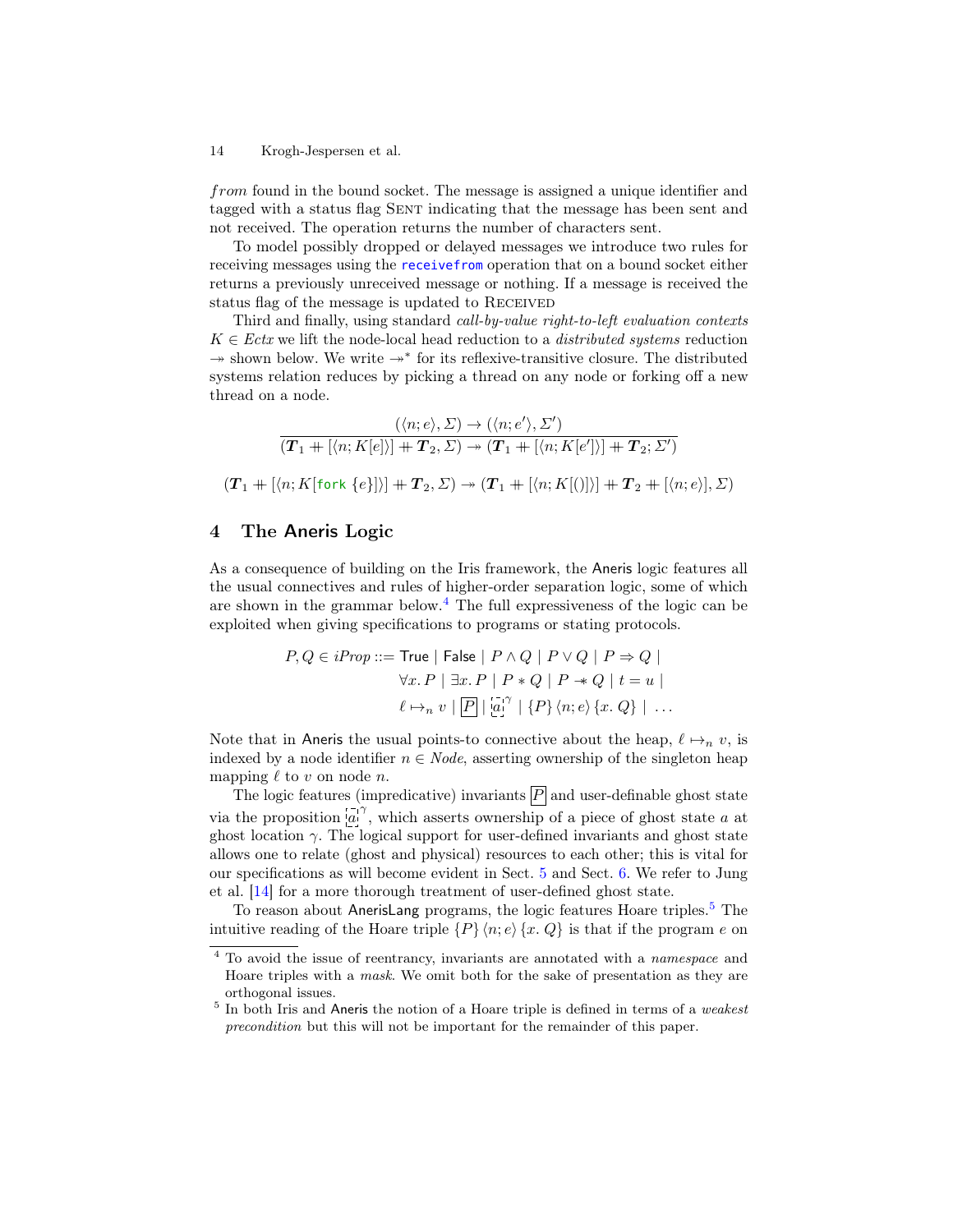node n is run in a distributed system s satisfying  $P$ , then the computation does not get stuck and, moreover, if it terminates with a value  $v$  and in a system  $s'$ , then s' satisfies  $Q[v/x]$ . In other words, a Hoare triple implies safety and states that all spatial resources that are used by  $e$  are contained in the precondition  $P$ .

In contrast to spatial propositions that express *ownership*, e.g.,  $\ell \mapsto_n v$ , propositions like  $\overline{P}$  and  $\{P\}$   $\langle n; e \rangle$   $\{x, Q\}$  express knowledge of properties that, once true, hold true forever. We call this class of propositions persistent. Persistent propositions P can be freely duplicated:  $P + P * P$ .

#### 4.1 The Program Logic

The Aneris proof rules include the usual rules of concurrent separation logic for Hoare triples, allowing formal reasoning about node-local pure computations, manipulations of the the heap, and forking of threads. Expressions e are annotated with a node identifier  $n$ , but the rules are otherwise standard.

To reason about individual nodes in a distributed system in isolation, Aneris introduces the following rule:

<span id="page-14-0"></span>
$$
\frac{\{\text{TrART}\{\text{P} \cdot \text{IsNode}(n) \cdot \text{FreePorts}(ip, \mathfrak{P})\}} \langle n; e \rangle \{\text{True}\}}{\{P \cdot \text{Freelp}(ip)\} \langle \mathfrak{S}; \text{start} \{n; ip; e\} \rangle \{x. x = ()\}}
$$

where  $\mathfrak{P} = \{p \mid 0 \leq p \leq 65535\}$ . This rule is the key rule allowing node-local reasoning; the rule expresses exactly that to reason about a distributed system it suffices to reason about each node in isolation.

As described in Sect. [3,](#page-11-0) only the distinguished system node  $\mathfrak{S}$  can start new nodes—this is also reflected in the [Start](#page-14-0)-rule. In order to start a new node associated with IP address  $ip$ , the resource  $\mathsf{Freelp}(ip)$  is provided. This indicates that  $ip$  is not used by other nodes. When reasoning about the node  $n$ , the proof can rely on all ports on ip being available. The resource  $\mathsf{lsNode}(n)$  indicates that the node  $n$  is a valid node in the system and keeps track of abstract state related to the modeling of node n's heap and sockets.  $\mathsf{lsNode}(n)$  is persistent and hence duplicable.

Network Communication. To reason about network communication in a distributed system, the logic includes a series of rules for reasoning about socket manipulation: allocation of sockets, binding of addresses to sockets, sending via sockets, and receiving from sockets.

To allocate a socket it suffices to prove that the node  $n$  is valid by providing the  $\textsf{lsNode}(n)$  resource. In return, an unbound socket resource  $z \hookrightarrow_n \textsf{None}$  is given.

```
SOCKET
\{\textsf{IsNode}(n)\}\langle n; \textsf{socket}(n)\rangle \{z. z \rightarrow_n \textsf{None}\}\
```
The socket resource  $z \leftrightarrow_n o$  keeps track of the address associated with the socket handle  $z$  on node  $n$  and takes part in ensuring that the socket is bound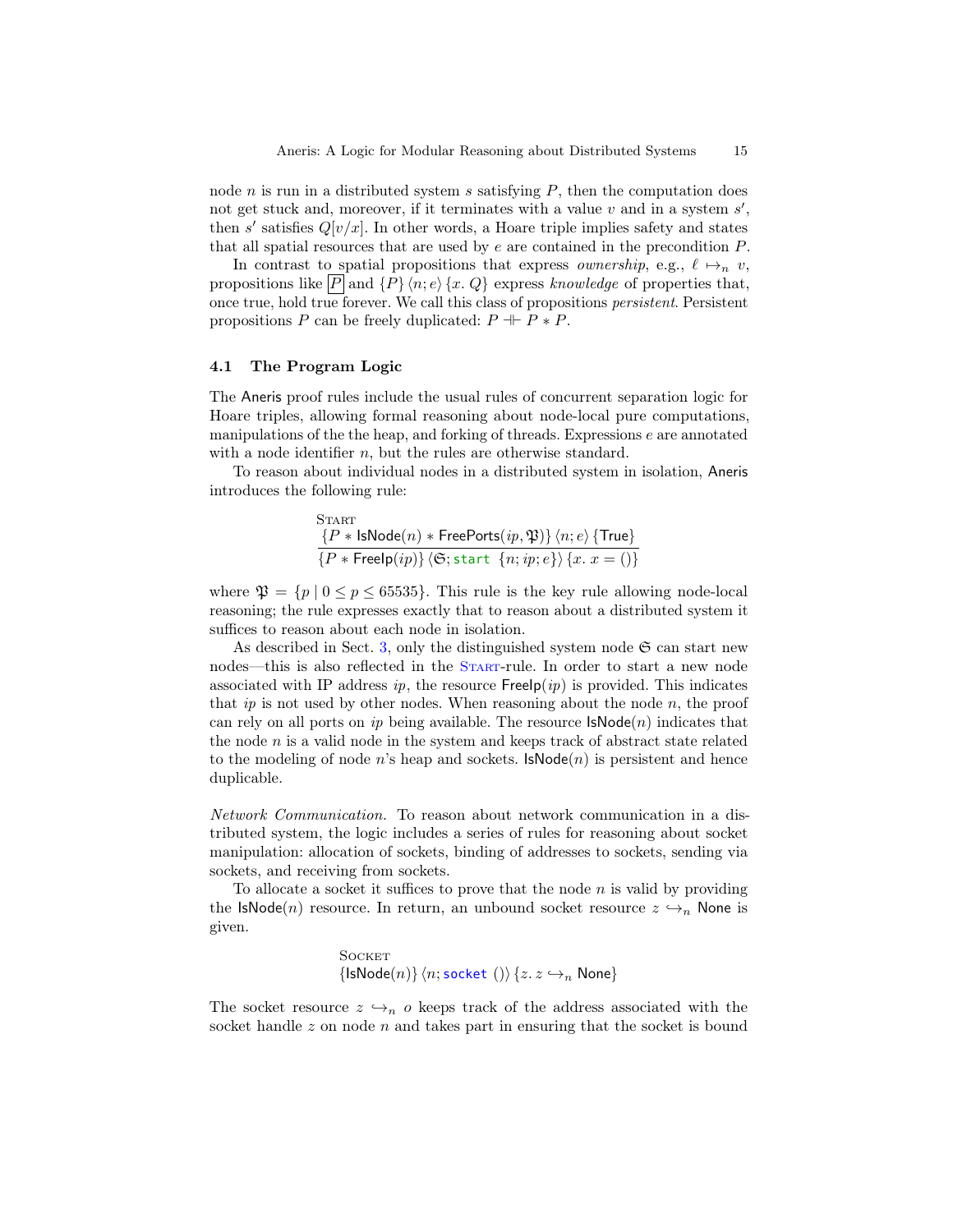only once. It behaves similarly to the points-to connective for the heap, e.g.,  $z \hookrightarrow_n o * z \hookrightarrow_n o' \Rightarrow \textsf{False}.$ 

As briefly touched upon in Sect. [2,](#page-3-0) the logic offers two different rules for binding an address to a socket depending on whether or not the address has a (at the level of the logic) primordial, agreed upon protocol. To distinguish between such static and dynamic addresses, we use a persistent resource  $Fixed(A)$  to keep track of the set of addresses that have a fixed socket protocol.

To reason about a static address binding to a socket z it suffices to show that the address  $\alpha$  being bound has a fixed interpretation (by being in the "fixed" set), that the port of the address is free, and that the socket is not bound.

$$
\begin{aligned} &\text{SockETBIND-STATE} \\ &\{\text{Fixed}(A)*a \in A*\text{FreePort}(a)*z \hookrightarrow_n \text{None}\} \\ &\langle n; \text{socketbind } z \ a\rangle \\ &\{x \ldotp x = 0 * z \hookrightarrow_n \text{ Some } a\} \end{aligned}
$$

In accordance with the BSD-socket API, the bind operation returns the integer 0 and the socket resource gets updated, reflecting the fact that the binding took place.

The rule for dynamic address binding is similar but the address a should not have a fixed interpretation. Moreover, the user of the logic is free to pick the socket protocol  $\Phi$  to govern address a.

```
Socketbind-dynamic
{Fixed}(A) * a \notin A * FreePort(a) * z \hookrightarrow_n None\langle n; socketbind z a \rangle{x \in \mathbb{R}^n : z \hookrightarrow_n \mathsf{Some} \; a * a \Rightarrow \varPhi}
```
To reason about sending a message on a socket  $z$  it suffices to show that  $z$  is bound, that the destination of the message is governed by a protocol  $\Phi$ , and that the message satisfies the protocol.

$$
\begin{aligned} & \text{SENDTO} \\ & \{z \hookrightarrow_n \text{Some } from * to \Rightarrow \Phi * \Phi((from, to, msg, \text{SENT}))\} \\ & \langle n; \text{sendto } z~ msg\ to \rangle \\ & \{x.~x = \lfloor msg \rfloor * z \hookrightarrow_n \text{Some } from\} \end{aligned}
$$

Finally, to reason about receiving a message on a socket  $z$  the socket must be bound to an address governed by a protocol  $\Phi$ .

$$
\begin{array}{l} \mbox{RECEIVERROM} \\ \{z \hookrightarrow_n \mbox{ Some } to \ast\ to \Rightarrow \varPhi\} \\ \big\langle n; \mbox{receiver from } z \rangle \\ \left\{ x. \ z \hookrightarrow_n \mbox{ Some } to \ast \\ \big(x = \mbox{None } \vee \big( \exists m. \ x = \mbox{Some } (\mbox{body}(m), \mbox{from}(m)) \ast \varPhi(m) \ast \mbox{R}(m) \big) \big) \right\} \end{array}
$$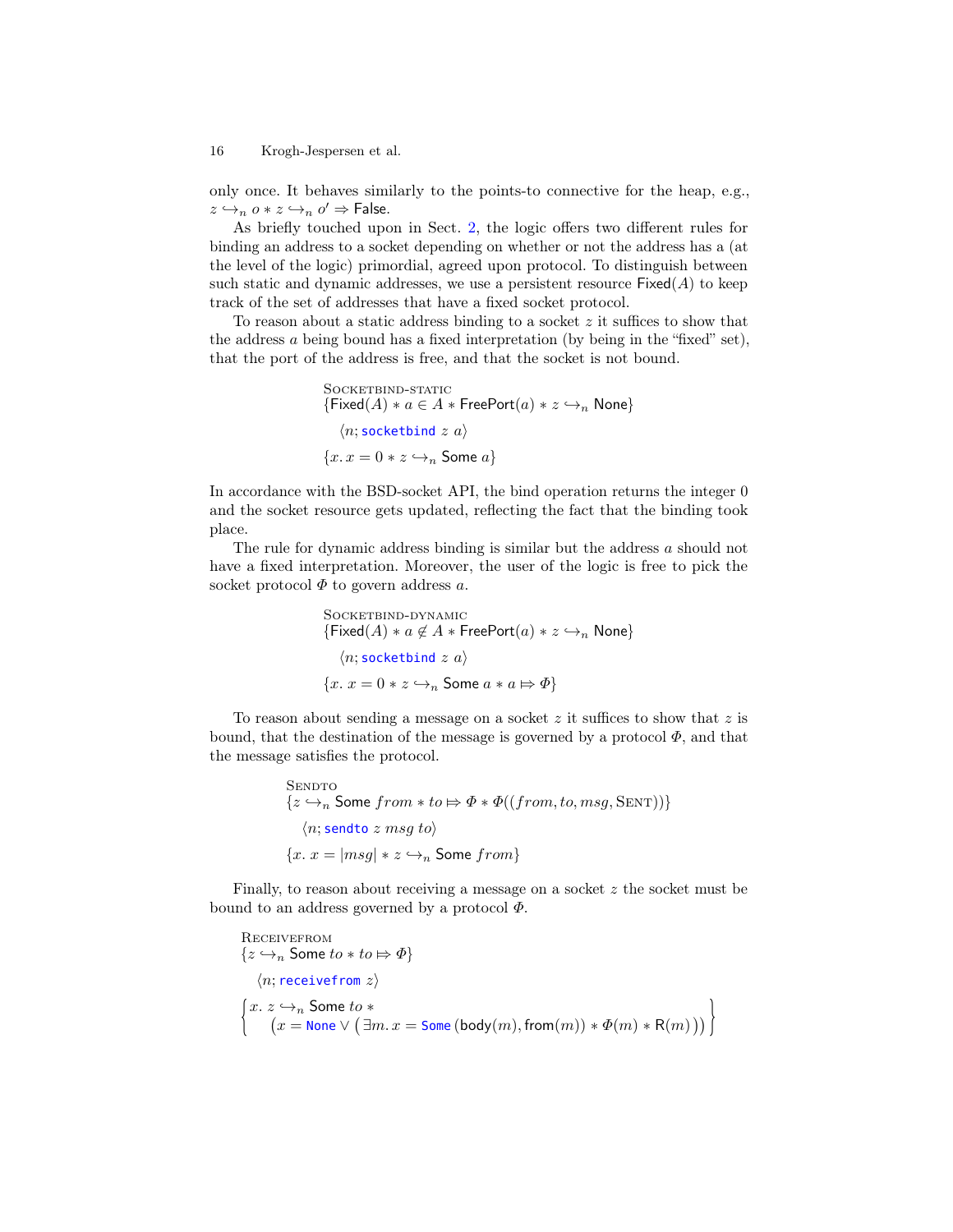When trying to receive a message on a socket, either a message will be received or no message is available. This is reflected directly in the logic: if no message was received, no resources are obtained. If a message  $m$  is received, the resources prescribed by  $\Phi(m)$  are transferred together with an unmodifiable certificate R(m) accounting logically for the fact that message  $m$  was received. This certificate can in the logic be used to talk about messages that has actually been received in contrast to arbitrary messages. In our specification of the two-phase commit protocol presented in Sect. [6,](#page-20-0) the notion of a vote denotes not just a message with the right content but only one that has been sent by a participant and received by the coordinator.

## 4.2 Adequacy for Aneris

We now state a formal adequacy theorem, which expresses that Aneris guarantees both safety, and, that all protocols are adhered to.

To state our theorem we introduce a notion of initial state coherence: A set of addresses  $A \subseteq Address = Ip \times Port$  and a map  $P : Ip \stackrel{\text{fin}}{\longrightarrow} \wp^{\text{fin}}(Port)$  are said to satisfy initial state coherence if the following hold: (1) if  $(i, p) \in A$  then  $i \in \text{dom}(\mathcal{P})$ , and  $(2)$  if  $i \in \text{dom}(\mathcal{P})$  then  $\mathcal{P}(i) = \emptyset$ .

**Theorem 1 (Adequacy).** Let  $\varphi$  be a first-order predicate over values, i.e., a meta logic predicate (as opposed to Iris predicates), let P be a map Ip  $\frac{fn}{\longrightarrow}$  $\varphi^{\text{fin}}(Port)$ , and  $A \subseteq$  Address such that A and P satisfy initial state coherence. Given a primordial socket protocol  $\Phi_a$  for each  $a \in A$ , suppose that the Hoare triple

$$
\{\mathsf{Fixed}(A) * \bigtimes_{a \in A} a \mapsto \Phi_a * \bigtimes_{i \in \text{dom}(\mathcal{P})} \mathsf{Freelp}(i) \} \langle n_1; e \rangle \{v \cdot \varphi(v)\}
$$

is derivable in Aneris.

If we have

$$
(\langle n_1; e \rangle, (\emptyset, \emptyset, \mathcal{P}, \emptyset)) \rightarrow^* ([\langle n_1; e_1 \rangle, \langle n_2; e_2 \rangle, \dots \langle n_m; e_m \rangle], \Sigma)
$$

then the following properties hold:

- 1. If  $e_1$  is a value, then  $\varphi(e_1)$  holds at the meta-level.
- 2. Each  $e_i$  that is not a value can make a node-local, thread-local reduction step.

Given predefined socket protocols for all primordial protocols and the necessary free IP addresses, this theorem provides the normal adequacy guarantees of Irislike logics, namely safety, i.e., that nodes and threads on nodes cannot get stuck and that the postcondition holds for the resulting value. Notice, however, that this theorem also implies that all nodes adhere to the agreed upon protocols; otherwise, a node not adhering to a protocol would be able to cause another node to get stuck, which the adequacy theorem explicitly guarantees against.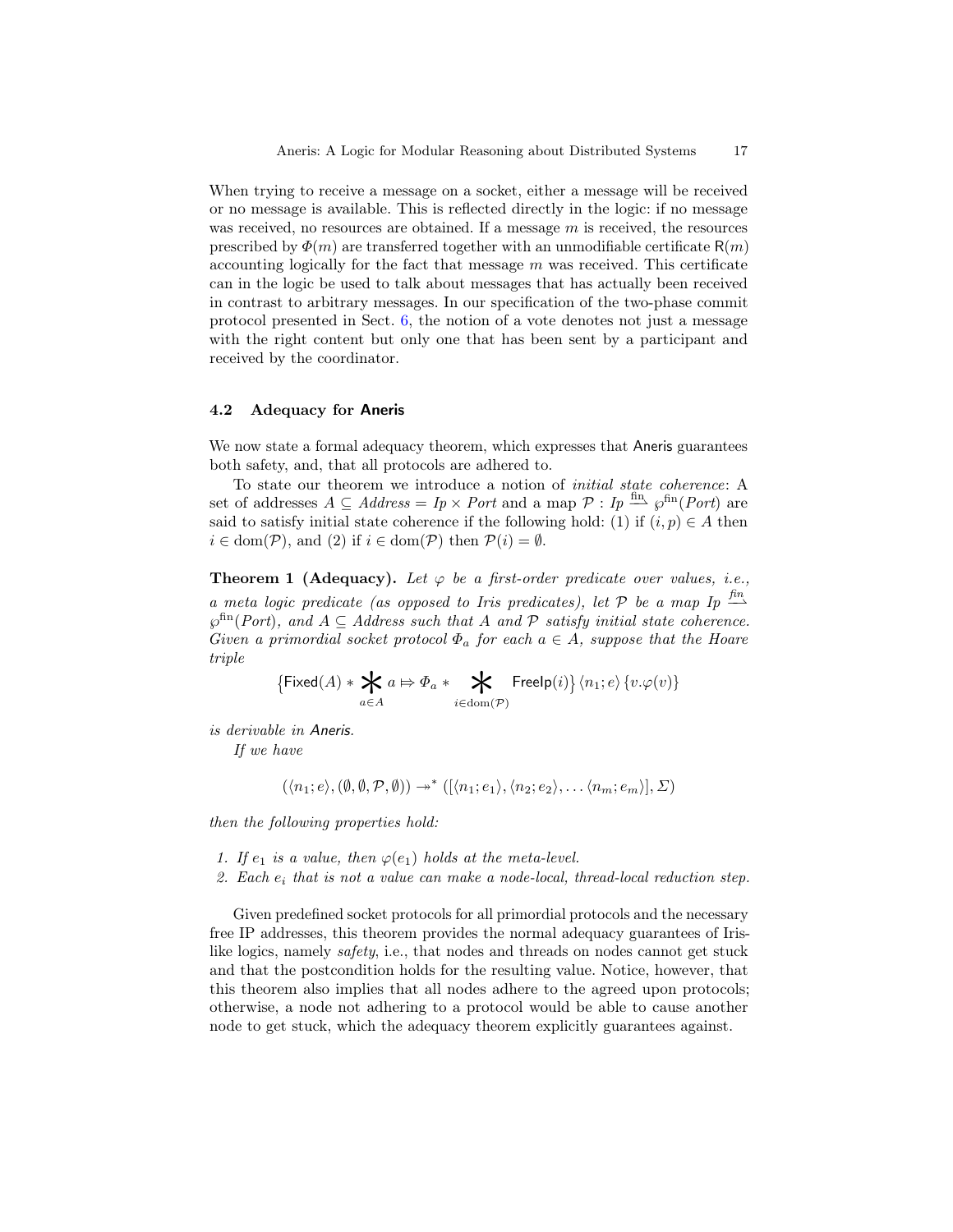# <span id="page-17-0"></span>5 Case Study 1: A Load Balancer

AnerisLang supports concurrent execution of threads on nodes through the fork  $\{e\}$  primitive. We will illustrate the benefits of node-local concurrency by presenting an example of server-side load balancing.



<span id="page-17-1"></span>Fig. 4. The architecture of a distributed system with a load balancer and two servers.

Implementation. In the case of server-side load balancing, the work distribution is implemented by a program listening on a socket that clients send their requests to. The program forwards the requests to an available server, waits for the response from the server, and sends the answer back to the client. In order to handle requests from several clients simultaneously, the load balancer can employ concurrency by forking off a new thread for every available server in the system that is capable of handling such requests. Each of these threads will then listen for and forward requests. The architecture of such a system with two servers and n clients is illustrated in Fig. [4.](#page-17-1)

An implementation of a load balancer is shown in Fig. [5.](#page-18-0) The load balancer is parameterized over an IP address, a port, and a list of servers. It creates a socket (corresponding to  $z_0$  in Fig. [4\)](#page-17-1), binds the address, and folds a function over the list of servers. This function forks off a new thread (corresponding to  $T_1$  and  $T_2$ ) in Fig. [4\)](#page-17-1) for each server that runs the serve function with the newly-created socket, the given IP address, a fresh port number, and a server as arguments.

The serve function creates a new socket (corresponding to  $z_1$  and  $z_2$  in Fig. [4\)](#page-17-1), binds the given address to the socket, and continuously tries to receive a client request on the main socket  $(z_0)$  given as input. If a request is received, it forwards the request to its server and waits for an answer. The answer is passed on to the client via the main socket. In this way, the entire load balancing process is transparent to the client, whose view will be the same as if it was communicating with just a single server handling all requests itself as the load balancer is simply relaying requests and responses.

Specification and Protocols. To provide a general, reusable specification of the load balancer, we will parameterize its socket protocol by two predicates  $P_{in}$ and  $P_{out}$  that are both predicates on a message m and a meta-language value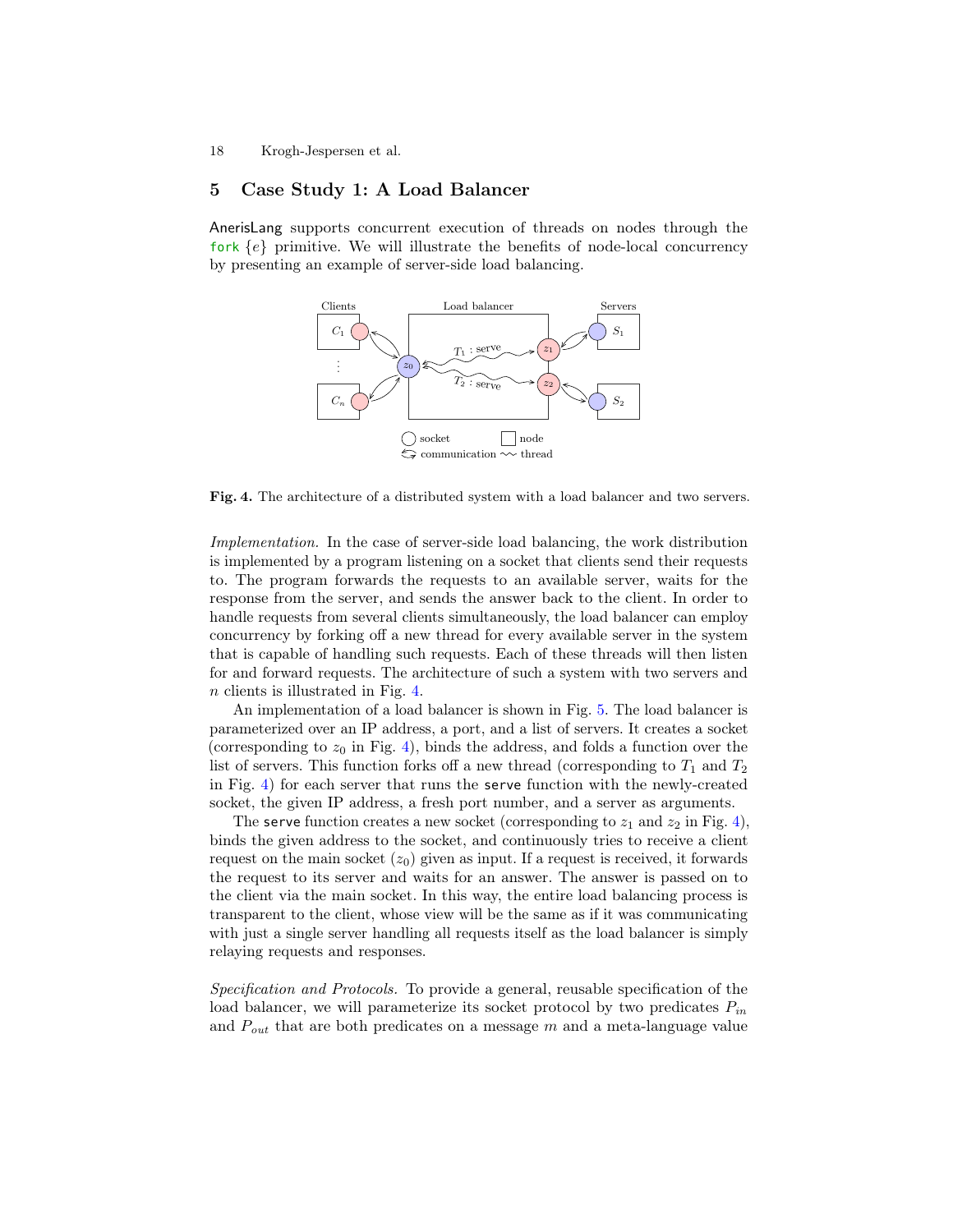```
rec load__balancer ip port servers =
  let skt = socket () in
  let a = makeaddress ip port in
  socketbind skt a;
  listfold (\lambda server, acc.
    fork { serve skt ip acc server };
    acc + 1) 1100 servers
                                             rec serve main ip port srv =
                                                let skt = socket () in
                                                let a = makeaddress ip port in
                                                socketbind skt a;
                                                (rec loop() =match receivefrom main with
                                                    SOME m \Rightarrowsendto skt (\pi_1 m) srv;
                                                      let res = \pi_1 (listenwait skt) in
                                                      sendto main res (\pi_2 \text{ m}); loop ()
                                                   | NONE \Rightarrow loop ()
                                                  end) ()
```
<span id="page-18-0"></span>Fig. 5. An implementation of a load balancer in AnerisLang. listfold and listenwait are convenient helper functions available in the appendix [\[20\]](#page-27-8).

v. The two predicates are application specific and used to give logical accounts of the client requests and the server responses, respectively. Furthermore, we parameterize the protocol by a predicate  $P_{val}$  on a meta-language value that will allows us to maintain ghost state between the request and response as will become evident in following.

In our specification, the sockets where the load balancer and the servers receive requests (the blue sockets in Fig. [4\)](#page-17-1) will all be governed by the same socket protocol  $\Phi_{rel}$  such that the load balancer may seamlessly relay requests and responses between the main socket and the servers, without invalidating any socket protocols. We define the generic relay socket protocol  $\Phi_{rel}$  as follows:

$$
\Phi_{rel}(P_{val}, P_{in}, P_{out})(m) \triangleq \exists \Psi, v. \text{ from } (m) \mapsto \Psi * P_{in}(m, v) * P_{val}(v) *(\forall m'. P_{val}(v) * P_{out}(m', v) \rightarrow \Psi(m'))
$$

When verifying a request, this protocol demands that the sender (corresponding to the red sockets in Fig. [4\)](#page-17-1) is governed by some protocol  $\Psi$ , that the request fulfills the  $P_{in}$  and  $P_{val}$  predicates, and that  $\Psi$  is satisfied given a response that maintains  $P_{val}$  and satisfies  $P_{out}$ .

When verifying the load balancer receiving a request  $m$  from a client, we obtain the resources  $P_{in}(m, v)$  and  $P_{val}(v)$  for some v according to  $\Phi_{rel}$ . This suffices for passing the request along to a server. However, to forward the server's response to the client we must know that the server behaves faithfully and gave us the response to the right request value v.  $\Phi_{rel}$  does not give us this immediately as the  $v$  is existentially quantified. Hence we define a ghost resource  $\textsf{LB}(\pi, s, v)$  that provides fractional ownership for  $\pi \in (0, 1]$ , which satisfies  $\textsf{LB}(1, s, v) \dashv \textsf{LB}(\frac{1}{2}, s, v) * \textsf{LB}(\frac{1}{2}, s, v)$ , and for which v can only get updated if  $\pi = 1$  and in particular  $\mathsf{LB}(\pi, s, v) * \mathsf{LB}(\pi, s, v') \implies v = v'$  for any  $\pi$ . Using this resource, the server with address s will have  $P_{LB}(s)$  as its instantiation of  $P_{val}$  where

$$
P_{LB}(s)(v) \triangleq \text{LB}(\tfrac{1}{2},s,v).
$$

When verifying the load balancer, we will update this resource to the request value  $v$  when receiving a request (as we have the full fraction) and transfer

Aneris: A Logic for Modular Reasoning about Distributed Systems 19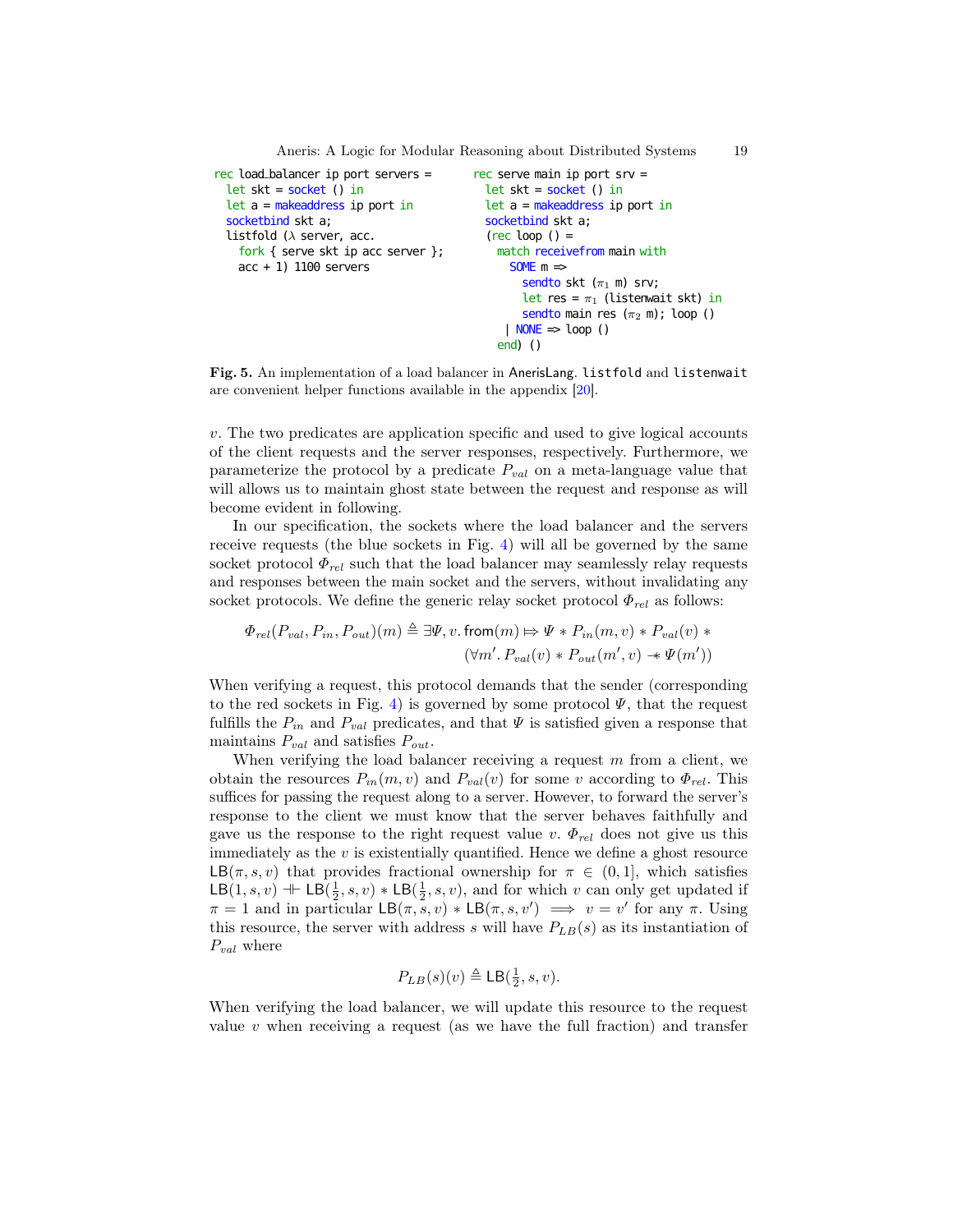$\textsf{LB}(\frac{1}{2},s,v)$  to the server with address s handling the request and, according to  $\Phi_{rel}$ , it will be required to send it back along with the result. Since the server logically only gets half ownership, the value cannot be changed. Together with the fact that v is also an argument to  $P_{in}$  and  $P_{out}$ , this ensures that the server fulfills  $P_{out}$  for the same value as it received  $P_{in}$  for. The socket protocol for the serve function's socket  $(z_1 \text{ and } z_2 \text{ in Fig. 4})$  that communicates with a server with address s can now be stated as follows.

$$
\varPhi_{serve}(s, P_{out})(m) \triangleq \exists v. \, \mathsf{LB}(\tfrac{1}{2}, s, v) * P_{out}(m, v)
$$

Since all calls to the serve function need access to the main socket in order to receive requests, we will keep the socket resource required in an invariant  $I_{LB}$ which is shared among all the threads:

$$
I_{LB}(n,z,a) \triangleq \boxed{z \hookrightarrow_n \text{Some } a}
$$

The specification for the serve function becomes:

$$
\left\{\n\begin{aligned}\nI_{LB}(n, main, a_{main}) & \times \text{Dynamic}((ip, p), A) & \times \text{IsNode}(n) & \times \text{LB}(1, s, v) & \times \\
a_{main} & \mapsto \Phi_{rel}(\lambda \_.\text{True}, P_{in}, P_{out}) & \times s & \mapsto \Phi_{rel}(P_{LB}(s), P_{in}, P_{out}) \\
(n; \text{serve } main \text{ } ip \text{ } p \text{ } s)\n\end{aligned}\n\right\}
$$

The specification requires the address  $a_{\text{main}}$  of the socket main to be governed by  $\Phi_{rel}$  with a trivial instantiation of  $P_{val}$  and the address s of the server to be governed by  $\Phi_{rel}$  with  $P_{val}$  instantiated by  $P_{LB}$ . The specification moreover expects resources for a dynamic setup, the invariant that owns the resource needed to verify use of the *main* socket, and a full instance of the  $\text{LB}(1, s, v)$ resource for some arbitrary v.

With this specification in place the complete specification of our load balancer is immediate (note that it is parameterized by  $P_{in}$  and  $P_{out}$ ):

$$
\begin{pmatrix}\n\text{Static}((ip, p), A, \phi_{rel}(\lambda \_.\text{True}, P_{in}, P_{out})) * \text{IsNode}(n) * \\
\left(\bigstar \text{Dynamic}((ip, p'), A)\right) * \\
\left(\bigstar \text{ Dynamic}((ip, p'), A)\right) * \\
\left(\bigstar \text{ E.} \exists v. \text{ LB}(1, s, v) * s \Rightarrow \phi_{rel}(P_{LB}(s), P_{in}, P_{out})\right) \\
\left(\bigstar \text{ S.} \exists v. \text{ LB}(1, s, v) * s \Rightarrow \phi_{rel}(P_{LB}(s), P_{in}, P_{out})\right) \\\\ \text{True}\n\end{pmatrix}
$$

where  $ports = [1100, \dots, 1100 + |srvs|]$ . In addition to the protocol setup for each server as just described, for each port  $p' \in ports$  which will become the endpoint for a corresponding server, we need the resources for a dynamic setup, and we need the resource for a static setup on the main input address  $(ip, p)$ .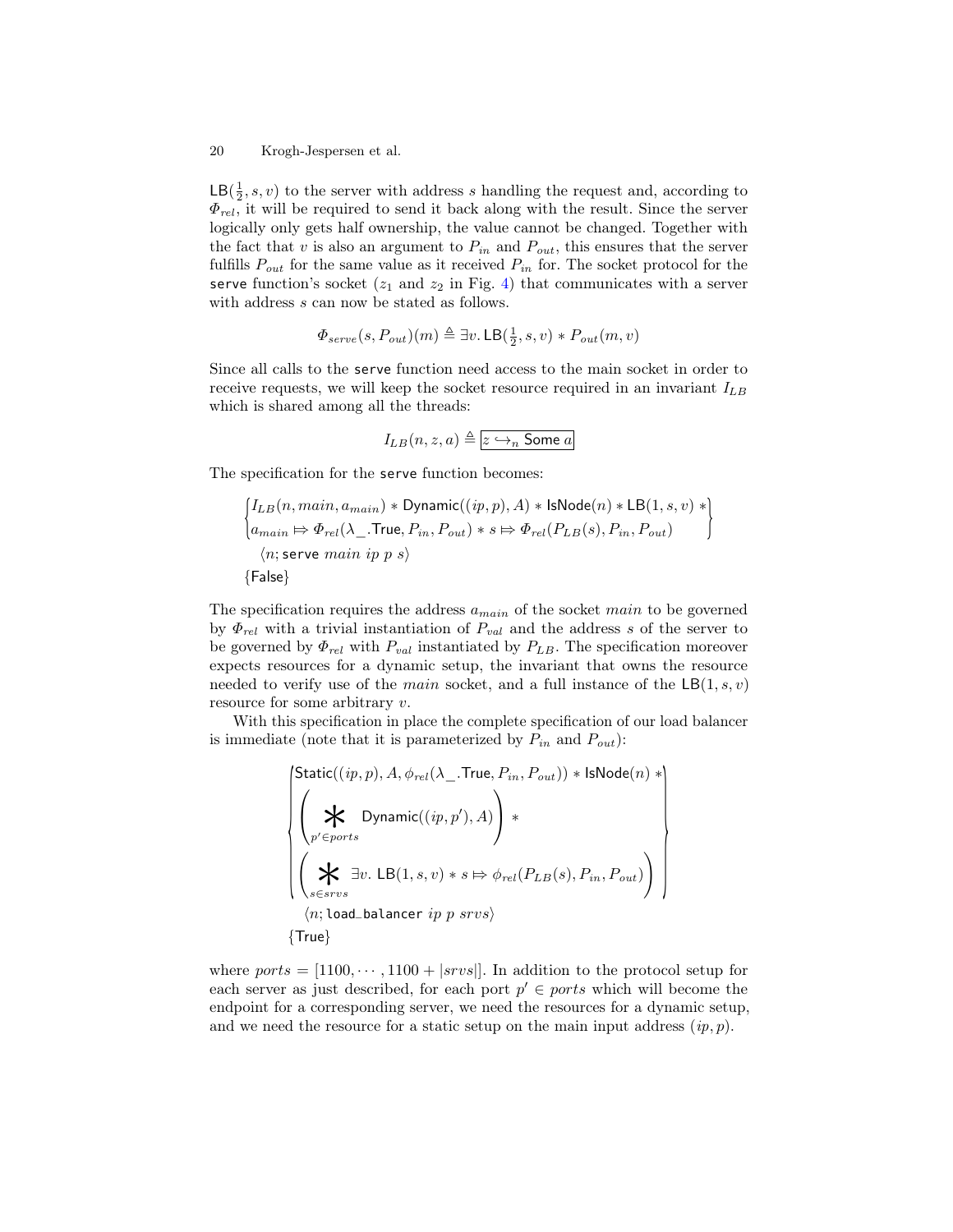In the accompanying Coq development we provide an implementation of the addition service from Sect. [2.3,](#page-7-2) both in the single server case and in a load balanced case. For this particular proof we let the meta-language value  $v$  be a pair of integers corresponding to the expected arguments. In order to instantiate the load balancer specification we choose

$$
P_{in}^{add}(m,(v_1,v_2)) \triangleq \text{body}(m) = serialize(v_1,v_2)
$$
  

$$
P_{out}^{add}(m,(v_1,v_2)) \triangleq \text{body}(m) = serialize(v_1+v_2)
$$

with *serialize* being the same serialization function from Sect. [2.3.](#page-7-2) We build and verify two distributed systems, (1) one consisting of two clients and an addition server and (2) one including two clients, a load balancer and three addition servers. We prove both of these systems safe and the proofs utilize the specifications we have given for the individual components. Notice that  $\Phi_{rel}(\lambda_{\perp}$ . True,  $P_{in}^{add}, P_{out}^{add})$ and  $\Phi_{add}$  from Sect. [2.3](#page-7-2) are the same. This is why we can use the same client specification in both system proofs. Hence, we have demonstrated Aneris' ability and support for horizontal composition of the same modules in different systems.

While the load balancer demonstrates the use of node-local concurrency, its implementation does not involve shared memory concurrency, i.e., synchronization among the node-local threads. The appendix [\[20\]](#page-27-8) includes an example of a distributed system, where clients interact with a server that implements a bag. The server uses multiple threads to handle client requests concurrently and the threads use a shared bag data structure governed by a lock. This example demonstrates Aneris' ability to support both shared-memory concurrency and distributed networking.

# <span id="page-20-0"></span>6 Case Study 2: Two-Phase Commit

A typical problem in distributed systems is that of consensus and distributed commit; an operation should be performed by all participants in a system or none at all. The two-phase commit protocol (TPC) by Gray [\[6\]](#page-25-6) is a classic solution to this problem. We study this protocol in Aneris as (1) it is widely used in the real-world, (2) it is a complex network protocol and thus serves as a decent benchmark for reasoning in Aneris, and (3) to show how an implementation can be given a specification that is usable for a client that abstractly relies on some consensus protocol.

The two-phase commit protocol consists of the following two phases, each involving two steps:

- 1. (a) The coordinator sends out a vote request to each participant.
	- (b) A participant that receives a vote request replies with a vote for either commit or abort.
- 2. (a) The coordinator collects all votes and determines a result. If all participants voted commit, the coordinator sends a global commit to all. Otherwise, the coordinator sends a global abort to all.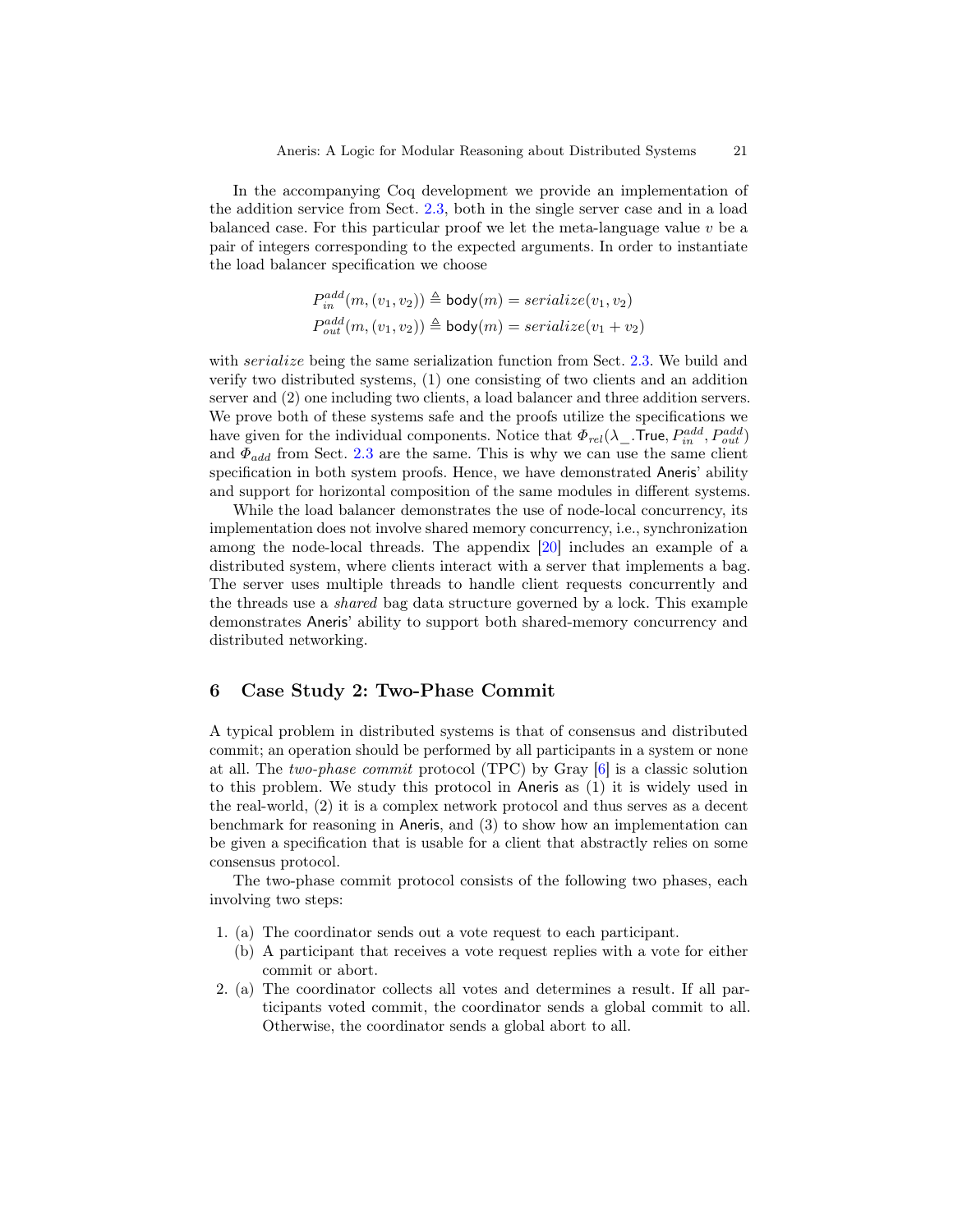- 22 Krogh-Jespersen et al.
	- (b) All participants that voted for a commit wait for the final verdict from the coordinator. If the participant receives a global commit it locally commits the transaction, otherwise the transaction is locally aborted. All participants must acknowledge.

Our implementation and specification details can be found in the appendix [\[20\]](#page-27-8) and in the accompanying Coq development, but we will emphasize a few key points.

To provide general, reusable implementations and specifications of the coordinator and participants implementing TPC, we do not define how requests, votes, nor decisions look like. We leave it to a user of the module to provide decidable predicates matching the application specific needs and to define the logical, local pre- and postconditions, P and Q, of participants for the operation in question.

Our specifications use fractional ghost resources to keep track of coordinator and participant state w.r.t. the coordinator and participant transition systems indicated in the protocol description above. Similar to our previous case study, we exploit partial ownership to limit when transitions can be made. When verifying a participant, we keep track of their state and the coordinator's state and require all participants' view of the coordinator state to be in agreement through an invariant.

In short, our specification of TPC

- ensures the participants and coordinator act according to the protocol, i.e.,
	- the coordinator decides based on all the participant votes,
	- participants act according to the global decision,
	- if the decision was to commit, we obtain the resources described by Q for all participants,
	- $\bullet$  if the decision was to abort, we still have the resources described by  $P$ for all participants,
- does not require the coordinator to be primordial, so the coordinator could change from round to round.

# 6.1 A Replicated Log

In a distributed replicated logging system, a log is stored on several databases distributed across several nodes where the system ensures consistency among the logs through a consensus protocol. We have verified such a system implemented on top of the TPC coordinator and participant modules to showcase vertical composition of complex protocols in Aneris as illustrated in Fig. [6.](#page-22-1) The blue parts of the diagram constitute node-local instantiations of the TPC modules invoked by the nodes to handle the consensus process. As noted by Sergey et al. [\[35\]](#page-28-1), clients of core consensus protocols have not received much focus from other major verification efforts [\[7,](#page-25-1) [30,](#page-28-0) [40\]](#page-29-0).

Our specification of a replicated logging system draws on the generality of the TPC specification. In this case, we use fractional ghost state to keep track of two related pieces of information. The first keeps a logical account of the  $log l$  already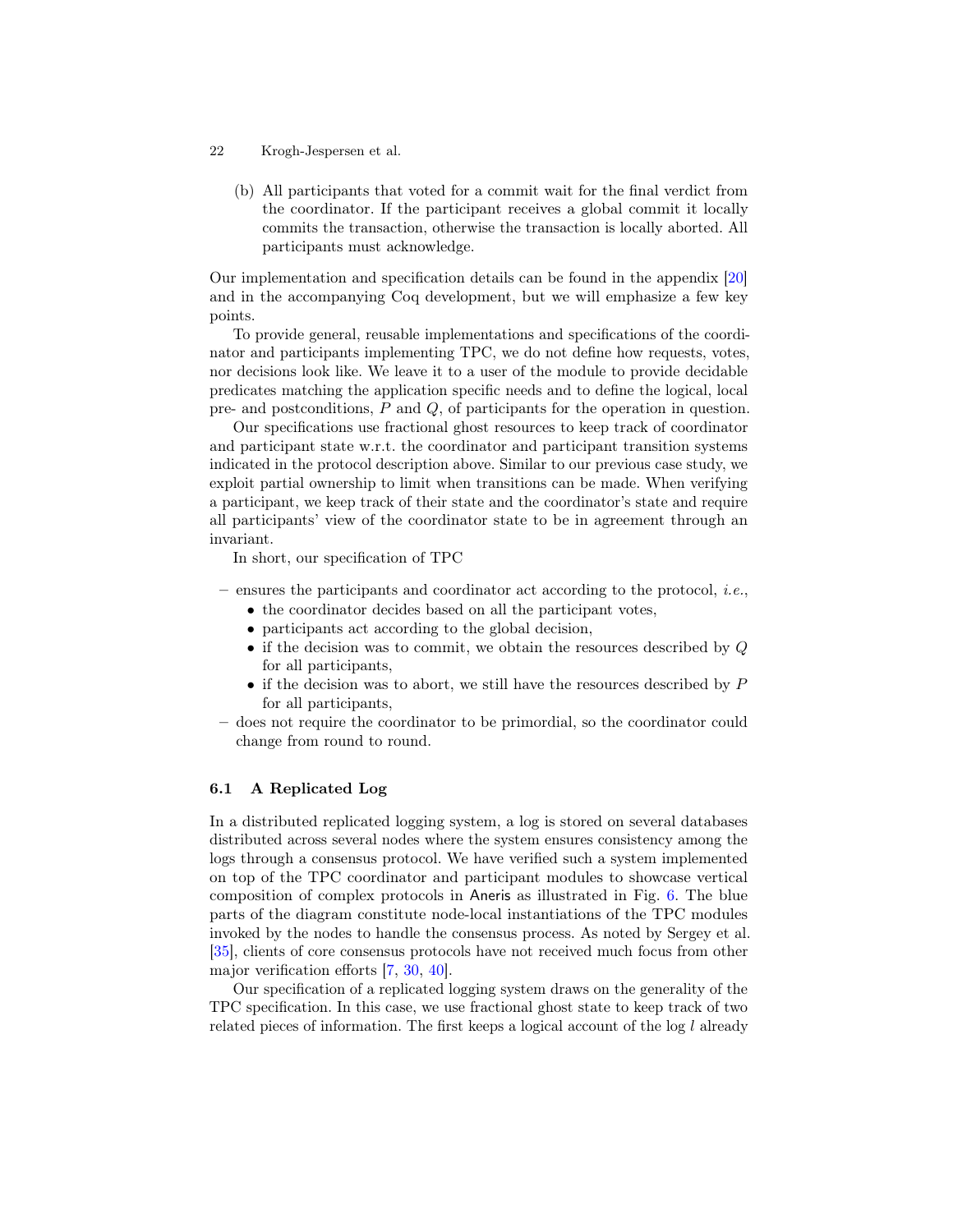

<span id="page-22-1"></span>Fig. 6. The architecture of a replicated logging system implemented using the TPC modules (the blue parts of the diagram) with a coordinator and two databases  $(S_1)$  and  $S_2$ ) each storing a copy of the log.

stored in the database at a node at address a,  $LOG(\pi, a, l)$ . The second one keeps track of what the log should be updated to, if the pending round of consensus succeeds. This is a pair of the existing  $log l$  and the (pending) change s proposed in this round,  $\text{PEND}(\pi, a, (l, s))$ . We exploit fractional resource ownership by letting the coordinator, logically, keep half of the pending log resources at all times. Together with suitable local pre- and postconditions for the databases, this prevents the databases from doing arbitrary changes to the log. Concretely, we instantiate  $P$  and  $Q$  of the TPC module as follows:

$$
\begin{aligned} &P_{rep}(p)(m)\triangleq \exists l,s. \, (m=\texttt{"REQUEST\_"}\, @\, s) * \texttt{LOG}(\tfrac{1}{2},p,l) * \texttt{PEND}(\tfrac{1}{2},p,(l,s)) \\ &Q_{rep}(p)(n)\triangleq \exists l,s. \, \texttt{LOG}(\tfrac{1}{2},p,l@s) * \texttt{PEND}(\tfrac{1}{2},p,(l,s)) \end{aligned}
$$

where @ denotes string concatenation. Note how the request message specifies the proposed change (since the string that we would like to add to the log is appended to the requests message) and how we ensure consistency by making sure the two ghost assertions hold for the same log. Even though  $l$  and  $s$  are existentially quantified, we know the logs cannot be inconsistent since the coordinator retains partial knowledge of the log. Due to the guarantees given by TPC specification, this implies that if the global decision was to commit a change this change will have happened locally on all databases, cf.  $LOG(\frac{1}{2}, p, l@s)$  in  $Q_{rep}$ , and if the decision was to abort, then the log remains unchanged on all databases, *cf.* LOG( $\frac{1}{2}$ , p, l) in  $P_{rep}$ . We refer to the appendix [\[20\]](#page-27-8) or the Coq development for further details.

# <span id="page-22-0"></span>7 Related Work

Verification of distributed systems has received a fair amount of attention. In order to give a better overview, we have divided related work into four categories.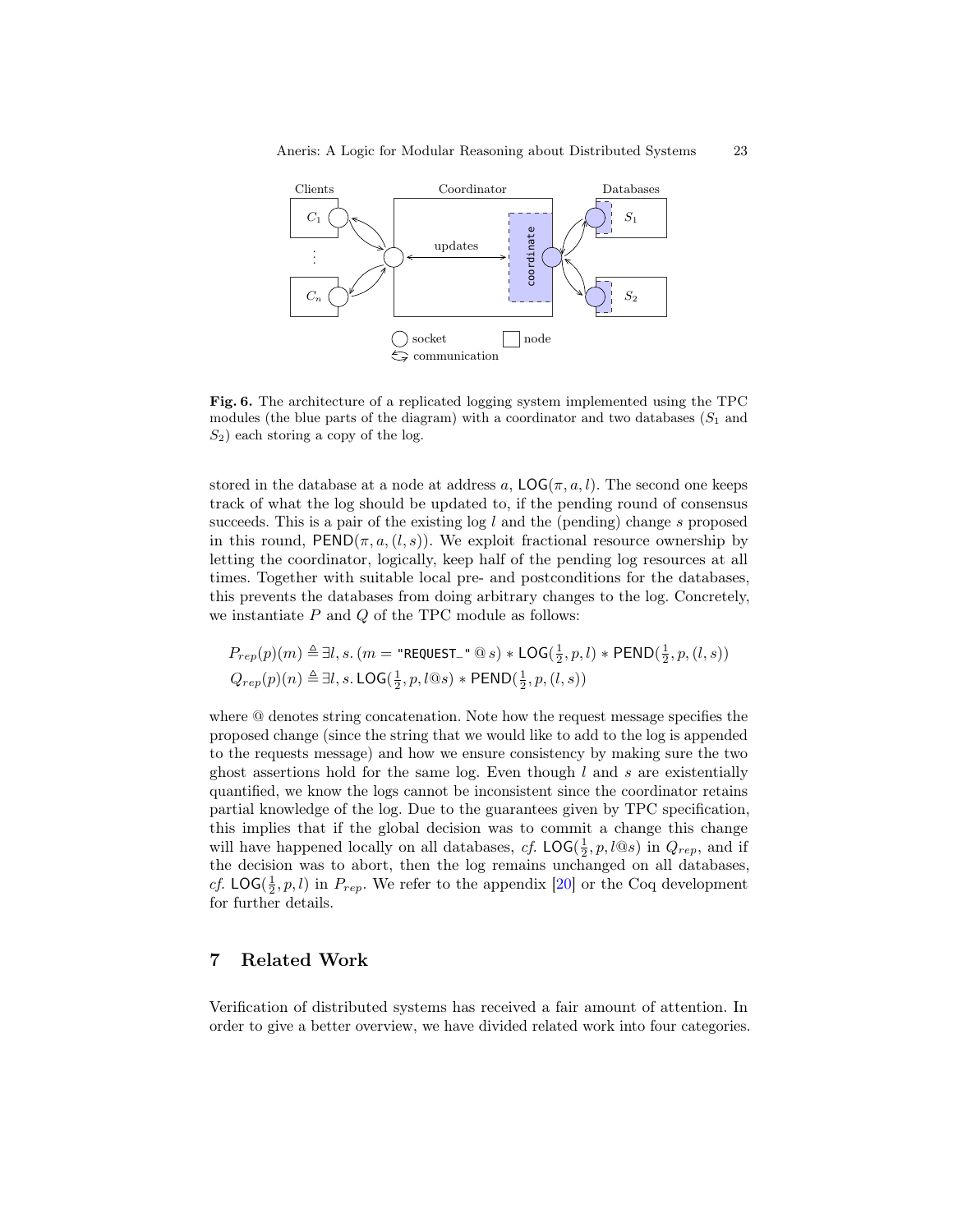Model-Checking of Distributed Protocols. Previous work on verification of distributed systems has mainly focused on verification of protocols or core network components through model-checking. Frameworks for showing safety and liveness properties, such as SPIN  $[9]$ , and TLA +  $[23]$ , have had great success. A benefit of using model-checking frameworks is that they allow to state both safety and liveness assertions as LTL assertions [\[29\]](#page-27-0). Mace [\[17\]](#page-26-0) provides a suite for building and model-checking distributed systems with asynchronous protocols, including liveness conditions. Chapar [\[25\]](#page-27-2) allows for model-checking of programs that use causally consistent distributed key-value stores. Neither of these languages provide higher-order functions or thread-based concurrency.

Session Types for Giving Types to Protocols. Session types have been studied for a wide range of process calculi, in particular, typed  $\pi$ -calculus. The idea is to describe two-party communication protocols as a type to ensure communication safety and progress [\[10\]](#page-25-7). This has been extended to multi-party asynchronous channels [\[11\]](#page-26-8), multi-role types [\[2\]](#page-25-8) which informally model topics of actor-based message-passing and dependent session types allowing quantification over messages [\[38\]](#page-28-8). Our socket protocol definitions are quite similar to the multi-party asynchronous session types with progress encoded by having suitable ghostassertions and using the magic wand. Actris [\[8\]](#page-25-9) is a logic for session-type based reasoning about message-passing in actor-based languages.

Hoare Style Reasoning About Distributed Systems. Disel [\[35\]](#page-28-1) is a Hoare Type Theory for distributed program verification in Coq with ideas from separation logic. It provides the novel protocol-tailored rules WithInv and Frame which allow for modularity of proofs under the condition of an inductive invariant and distributed systems composition. In Disel, programs can be extracted into runnable OCaml programs, which is on our agenda for future work.

IronFleet [\[7\]](#page-25-1) allows for building provably correct distributed systems by combining TLA-style state-machine refinement with Hoare-logic verification in a layered approach, all embedded in Dafny [\[24\]](#page-27-9). IronFleet also allows for liveness assertions. For a comparison of Disel and IronFleet to Aneris from a modularity point of view we refer to the Introduction section.

Other Distributed Verification Efforts. Verdi [\[40\]](#page-29-0) is a framework for writing and verifying implementations of distributed algorithms in Coq, providing a novel approach to network semantics and fault models. To achieve compositionality, the authors introduced verified system transformers, that is, a function that transforms one implementation to another implementation with different assumptions about its environment. This makes vertical composition difficult for clients of proven protocols and in comparison AnerisLang seems more expressive.

EventML [\[30,](#page-28-0) [31\]](#page-28-9) is a functional language in the ML family that can be used for coding distributed protocols using high-level combinators from the Logic of Events, and verify them in the Nuprl interactive theorem prover. It is not quite clear how modular reasoning works, since one works within the model, however, the notion of a central main observer is akin to our distinguished system node.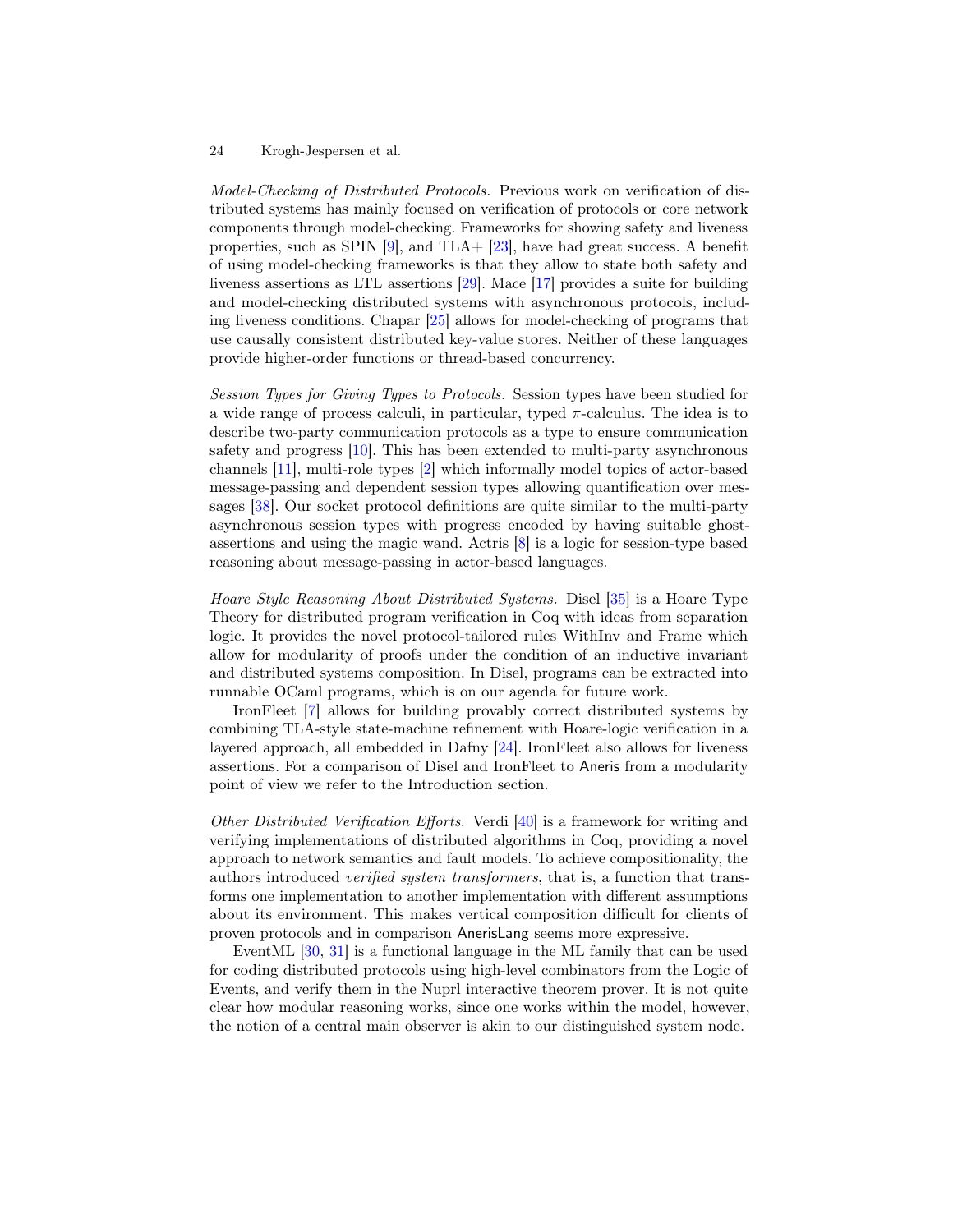## <span id="page-24-0"></span>8 Conclusion

Distributed systems are ubiquitous and hence it is essential to be able to verify them. In this paper we presented Aneris, a framework for writing and verifying distributed systems in Coq built on top of the Iris framework. From a programming point of view, the important aspect of AnerisLang is that it is feature-rich: it is a concurrent ML-like programming language with network primitives. This allows individual nodes to internally use higher-order heap and concurrency to write efficient programs.

The Aneris logic provides node-local reasoning through socket protocols. That is, we can reason about individual nodes in isolation as we reason about individual threads. We demonstrate the versatility of Aneris by studying interesting distributed systems both implemented and verified within Aneris. The adequacy theorem of Aneris implies that these programs are safe to run.

Table 1. Sizes of implementations, specifications, and proofs in lines of code. When proving adequacy, the system must be closed.

<span id="page-24-1"></span>

| Module                            | <b>Implementation Specification Proofs</b>     |     |     |
|-----------------------------------|------------------------------------------------|-----|-----|
|                                   | Load Balancer (Sect. 5)                        |     |     |
| Load balancer                     | 18                                             | 78  | 95  |
|                                   | <b>Addition Service</b>                        |     |     |
| Server                            | 11                                             | 15  | 38  |
| Client                            | 9                                              | 14  | 26  |
| Adequacy (1 server, 2 clients)    | 5                                              | 12  | 62  |
| Adequacy w. Load Balancing        | 16                                             | 28  | 175 |
| (3 servers, 2 clients)            |                                                |     |     |
|                                   | Two-phase commit (Sect. $6$ )                  |     |     |
| Coordinator                       | 18                                             | 181 | 265 |
| Participant                       | 11                                             |     | 280 |
|                                   | Replicated logging (Sect. $6 +$ appendix [20]) |     |     |
| Instantiation of TPC              |                                                | 85  |     |
| Logger                            | 22                                             | 19  | 95  |
| Database                          | 24                                             | 20  | 190 |
| Adequacy                          | 13                                             |     | 137 |
| (2 dbs, 1 coordinator, 2 clients) |                                                |     |     |

Relating the verification sizes of the modules from Table [1](#page-24-1) to other formal verification efforts in Coq indicates that it is easier to specify and verify systems in Aneris. The total work required to prove two-phase commit with replicated logging is 1,272 lines which is just half of the lines needed for proving the inductive invariant for TPC in other works [\[35\]](#page-28-1). However, extensive work has gone into Iris Proof Mode thus it is hard to conclude that Aneris requires less verification effort and does not just have richer tactics.

#### Acknowledgments

This work was supported in part by the ModuRes Sapere Aude Advanced Grant from The Danish Council for Independent Research for the Natural Sciences (FNU); a Villum Investigator grant (no. 25804), Center for Basic Research in Program Verification (CPV), from the VILLUM Foundation; and the Flemish research fund (FWO).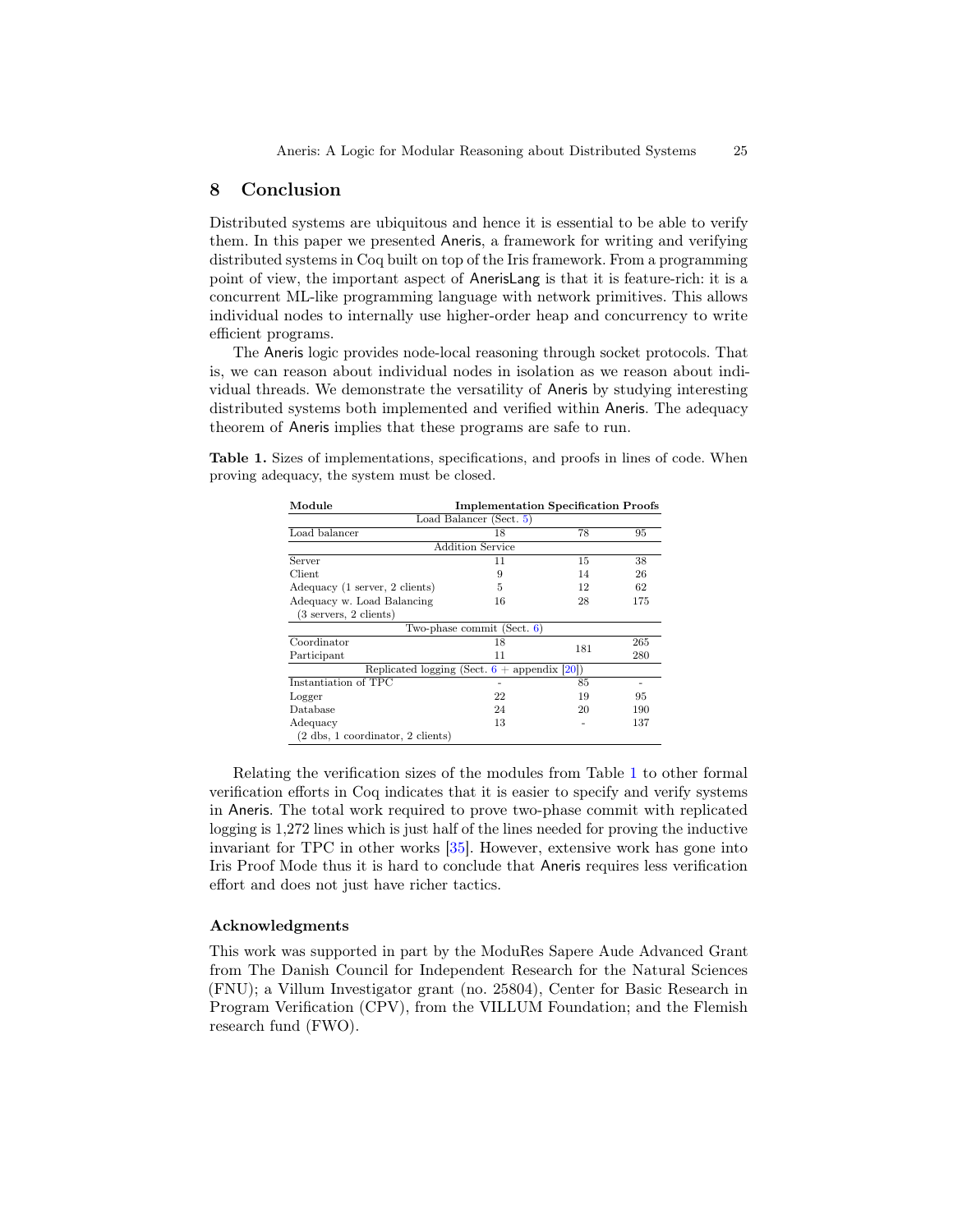# Bibliography

- <span id="page-25-5"></span>[1] Birkedal, L., Bizjak, A.: Lecture notes on Iris: Higher-order concurrent separation logic (2017), URL [http://iris-project.org/tutorial-pdfs/](http://iris-project.org/tutorial-pdfs/iris-lecture-notes.pdf) [iris-lecture-notes.pdf](http://iris-project.org/tutorial-pdfs/iris-lecture-notes.pdf)
- <span id="page-25-8"></span>[2] Deniélou, P., Yoshida, N.: Dynamic multirole session types. In: Ball, T., Sagiv, M. (eds.) Proceedings of the 38th ACM SIGPLAN-SIGACT Symposium on Principles of Programming Languages, POPL 2011, Austin, TX, USA, January 26-28, 2011, pp. 435–446, ACM (2011), <https://doi.org/10.1145/1926385.1926435>
- <span id="page-25-3"></span>[3] Dinsdale-Young, T., Birkedal, L., Gardner, P., Parkinson, M.J., Yang, H.: Views: compositional reasoning for concurrent programs. In: Giacobazzi, R., Cousot, R. (eds.) The 40th Annual ACM SIGPLAN-SIGACT Symposium on Principles of Programming Languages, POPL '13, Rome, Italy - January 23 - 25, 2013, pp. 287–300, ACM (2013), <https://doi.org/10.1145/2429069.2429104>
- <span id="page-25-4"></span>[4] Dinsdale-Young, T., Dodds, M., Gardner, P., Parkinson, M.J., Vafeiadis, V.: Concurrent abstract predicates. In: D'Hondt, T. (ed.) ECOOP 2010 - Object-Oriented Programming, 24th European Conference, Maribor, Slovenia, June 21-25, 2010. Proceedings, Lecture Notes in Computer Science, vol. 6183, pp. 504–528, Springer (2010), [https://doi.org/10.1007/978-3-642-14107-2\\_24](https://doi.org/10.1007/978-3-642-14107-2_24)
- <span id="page-25-2"></span>[5] Floyd, R.W.: Assigning meanings to programs. Mathematical aspects of computer science 19(19-32), 1 (1967)
- <span id="page-25-6"></span>[6] Gray, J.: Notes on data base operating systems. In: Flynn, M.J., Gray, J., Jones, A.K., Lagally, K., Opderbeck, H., Popek, G.J., Randell, B., Saltzer, J.H., Wiehle, H. (eds.) Operating Systems, An Advanced Course, Lecture Notes in Computer Science, vol. 60, pp. 393–481, Springer (1978), [https://doi.org/10.1007/3-540-08755-9\\_9](https://doi.org/10.1007/3-540-08755-9_9)
- <span id="page-25-1"></span>[7] Hawblitzel, C., Howell, J., Kapritsos, M., Lorch, J.R., Parno, B., Roberts, M.L., Setty, S.T.V., Zill, B.: Ironfleet: proving practical distributed systems correct. In: Miller, E.L., Hand, S. (eds.) Proceedings of the 25th Symposium on Operating Systems Principles, SOSP 2015, Monterey, CA, USA, October 4-7, 2015, pp. 1–17, ACM (2015), <https://doi.org/10.1145/2815400.2815428>
- <span id="page-25-9"></span>[8] Hinrichsen, J.K., Bengtson, J., Krebbers, R.: Actris: session-type based reasoning in separation logic. PACMPL 4, 6:1–6:30 (2020), <https://doi.org/10.1145/3371074>
- <span id="page-25-0"></span>[9] Holzmann, G.J.: The model checker SPIN. IEEE Trans. Software Eng.  $23(5)$ , 279–295 (1997), <https://doi.org/10.1109/32.588521>
- <span id="page-25-7"></span>[10] Honda, K., Vasconcelos, V.T., Kubo, M.: Language primitives and type discipline for structured communication-based programming. In: Hankin, C. (ed.) Programming Languages and Systems - ESOP'98, 7th European Symposium on Programming, Held as Part of the European Joint Conferences on the Theory and Practice of Software, ETAPS'98, Lisbon, Portugal, March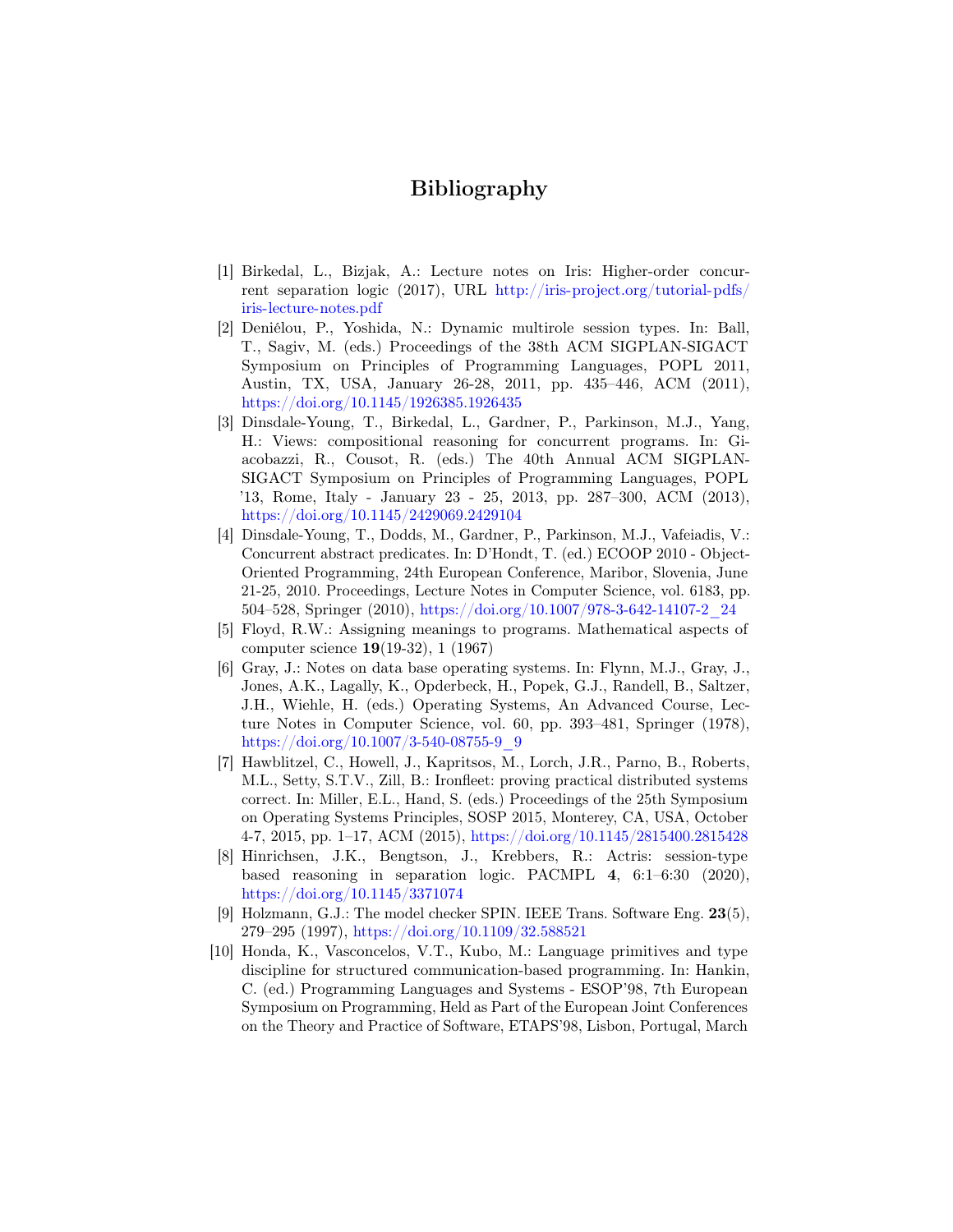28 - April 4, 1998, Proceedings, Lecture Notes in Computer Science, vol. 1381, pp. 122–138, Springer (1998), <https://doi.org/10.1007/BFb0053567>

- <span id="page-26-8"></span>[11] Honda, K., Yoshida, N., Carbone, M.: Multiparty asynchronous session types. In: Necula, G.C., Wadler, P. (eds.) Proceedings of the 35th ACM SIGPLAN-SIGACT Symposium on Principles of Programming Languages, POPL 2008, San Francisco, California, USA, January 7-12, 2008, pp. 273–284, ACM (2008), <https://doi.org/10.1145/1328438.1328472>
- <span id="page-26-5"></span>[12] Jung, R., Jourdan, J., Krebbers, R., Dreyer, D.: Rustbelt: securing the foundations of the rust programming language. PACMPL 2(POPL), 66:1– 66:34 (2018), <https://doi.org/10.1145/3158154>
- <span id="page-26-1"></span>[13] Jung, R., Krebbers, R., Birkedal, L., Dreyer, D.: Higher-order ghost state. In: Proceedings of the 21st ACM SIGPLAN International Conference on Functional Programming, p. 256–269, ICFP 2016, Association for Computing Machinery, New York, NY, USA (2016), ISBN 9781450342193, <https://doi.org/10.1145/2951913.2951943>
- <span id="page-26-7"></span>[14] Jung, R., Krebbers, R., Jourdan, J., Bizjak, A., Birkedal, L., Dreyer, D.: Iris from the ground up: A modular foundation for higherorder concurrent separation logic. J. Funct. Program. 28, e20 (2018), <https://doi.org/10.1017/S0956796818000151>
- <span id="page-26-2"></span>[15] Jung, R., Swasey, D., Sieczkowski, F., Svendsen, K., Turon, A., Birkedal, L., Dreyer, D.: Iris: Monoids and invariants as an orthogonal basis for concurrent reasoning. In: Rajamani, S.K., Walker, D. (eds.) Proceedings of the 42nd Annual ACM SIGPLAN-SIGACT Symposium on Principles of Programming Languages, POPL 2015, Mumbai, India, January 15-17, 2015, pp. 637–650, ACM (2015), <https://doi.org/10.1145/2676726.2676980>
- <span id="page-26-6"></span>[16] Kaiser, J., Dang, H., Dreyer, D., Lahav, O., Vafeiadis, V.: Strong logic for weak memory: Reasoning about release-acquire consistency in Iris. In: Müller, P. (ed.) 31st European Conference on Object-Oriented Programming, ECOOP 2017, June 19-23, 2017, Barcelona, Spain, LIPIcs, vol. 74, pp. 17:1–17:29, Schloss Dagstuhl - Leibniz-Zentrum fuer Informatik (2017), <https://doi.org/10.4230/LIPIcs.ECOOP.2017.17>
- <span id="page-26-0"></span>[17] Killian, C.E., Anderson, J.W., Braud, R., Jhala, R., Vahdat, A.: Mace: language support for building distributed systems. In: Ferrante, J., McKinley, K.S. (eds.) Proceedings of the ACM SIGPLAN 2007 Conference on Programming Language Design and Implementation, San Diego, California, USA, June 10-13, 2007, pp. 179–188, ACM (2007), <https://doi.org/10.1145/1250734.1250755>
- <span id="page-26-3"></span>[18] Krebbers, R., Jung, R., Bizjak, A., Jourdan, J., Dreyer, D., Birkedal, L.: The essence of higher-order concurrent separation logic. In: Yang, H. (ed.) Programming Languages and Systems - 26th European Symposium on Programming, ESOP 2017, Held as Part of the European Joint Conferences on Theory and Practice of Software, ETAPS 2017, Uppsala, Sweden, April 22-29, 2017, Proceedings, Lecture Notes in Computer Science, vol. 10201, pp. 696–723, Springer (2017), [https://doi.org/10.1007/978-3-662-54434-1\\_26](https://doi.org/10.1007/978-3-662-54434-1_26)
- <span id="page-26-4"></span>[19] Krebbers, R., Timany, A., Birkedal, L.: Interactive proofs in higher-order concurrent separation logic. In: Castagna, G., Gordon, A.D. (eds.) Proceed-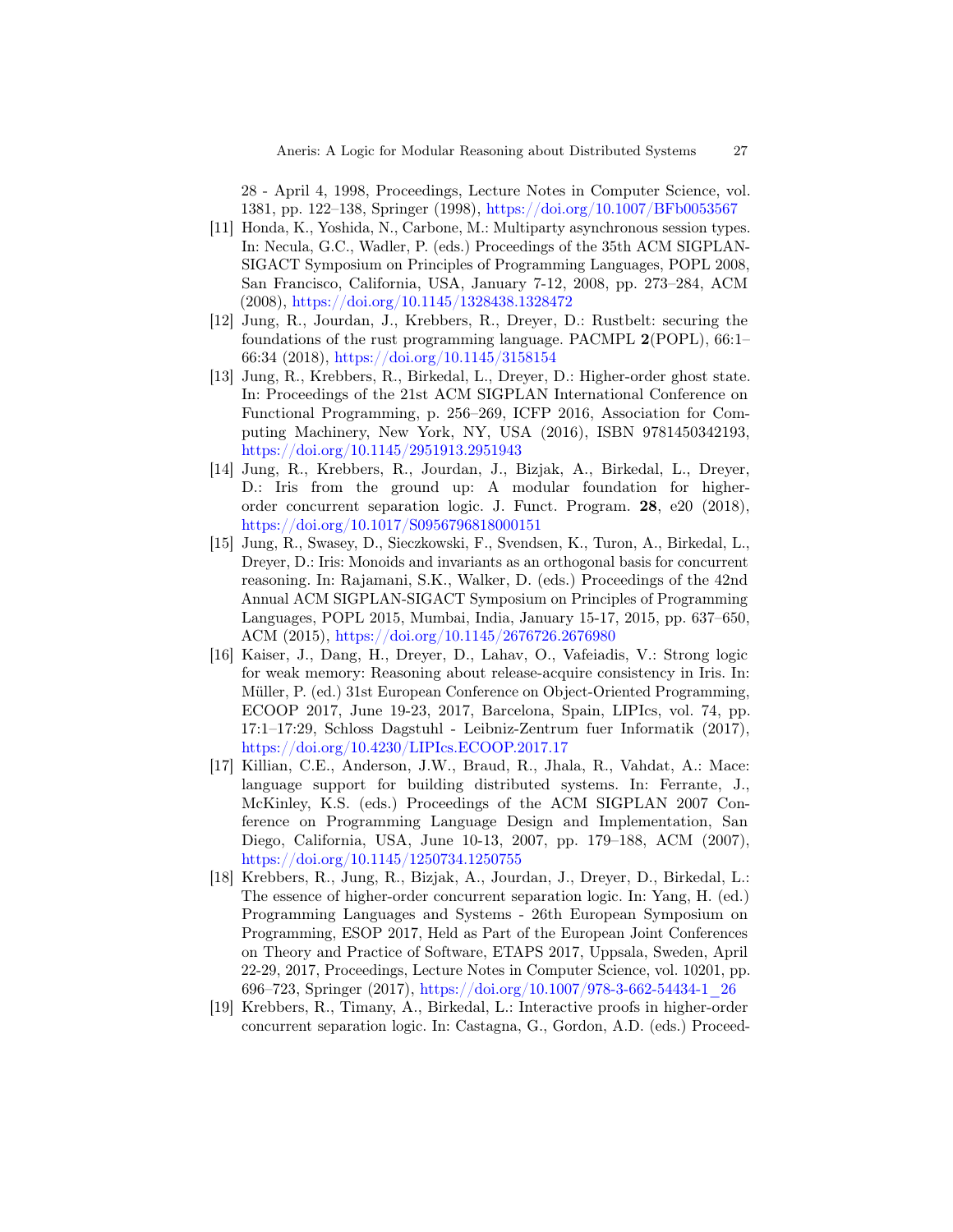ings of the 44th ACM SIGPLAN Symposium on Principles of Programming Languages, POPL 2017, Paris, France, January 18-20, 2017, pp. 205–217, ACM (2017)

- <span id="page-27-8"></span>[20] Krogh-Jespersen, M., Timany, A., Ohlenbusch, M.E., Gregersen, S.O., Birkedal, L.: Aneris: A mechanised logic for modular reasoning about distributed systems - technical appendix (2020), URL [https://iris-project.org/](https://iris-project.org/pdfs/2020-esop-aneris-final-appendix.pdf) [pdfs/2020-esop-aneris-final-appendix.pdf](https://iris-project.org/pdfs/2020-esop-aneris-final-appendix.pdf)
- <span id="page-27-3"></span>[21] Lamport, L.: Proving the correctness of multiprocess programs. IEEE Trans. Software Eng. 3(2), 125–143 (1977), <https://doi.org/10.1109/TSE.1977.229904>
- <span id="page-27-4"></span>[22] Lamport, L.: The implementation of reliable distributed multiprocess systems. Computer Networks 2, 95–114 (1978), [https://doi.org/10.1016/0376-](https://doi.org/10.1016/0376-5075(78)90045-4) [5075\(78\)90045-4](https://doi.org/10.1016/0376-5075(78)90045-4)
- <span id="page-27-1"></span>[23] Lamport, L.: Hybrid systems in  $TLA^+$ . In: Grossman, R.L., Nerode, A., Ravn, A.P., Rischel, H. (eds.) Hybrid Systems, Lecture Notes in Computer Science, vol. 736, pp. 77–102, Springer (1992),  $\frac{ht \text{ps}}{dt}$  /doi.org/10.1007/3-[540-57318-6\\_25](https://doi.org/10.1007/3-540-57318-6_25)
- <span id="page-27-9"></span>[24] Leino, K.R.M.: Dafny: An automatic program verifier for functional correctness. In: Clarke, E.M., Voronkov, A. (eds.) Logic for Programming, Artificial Intelligence, and Reasoning - 16th International Conference, LPAR-16, Dakar, Senegal, April 25-May 1, 2010, Revised Selected Papers, Lecture Notes in Computer Science, vol. 6355, pp. 348–370, Springer (2010), [https://doi.org/10.1007/978-3-642-17511-4\\_20](https://doi.org/10.1007/978-3-642-17511-4_20)
- <span id="page-27-2"></span>[25] Lesani, M., Bell, C.J., Chlipala, A.: Chapar: certified causally consistent distributed key-value stores. In: Bodík, R., Majumdar, R. (eds.) Proceedings of the 43rd Annual ACM SIGPLAN-SIGACT Symposium on Principles of Programming Languages, POPL 2016, St. Petersburg, FL, USA, January 20 - 22, 2016, pp. 357–370, ACM (2016), <https://doi.org/10.1145/2837614.2837622>
- <span id="page-27-5"></span>[26] Ley-Wild, R., Nanevski, A.: Subjective auxiliary state for coarse-grained concurrency. In: Giacobazzi, R., Cousot, R. (eds.) The 40th Annual ACM SIGPLAN-SIGACT Symposium on Principles of Programming Languages, POPL '13, Rome, Italy - January 23 - 25, 2013, pp. 561–574, ACM (2013), <https://doi.org/10.1145/2429069.2429134>
- <span id="page-27-6"></span>[27] Nanevski, A., Ley-Wild, R., Sergey, I., Delbianco, G.A.: Communicating state transition systems for fine-grained concurrent resources. In: Shao, Z. (ed.) Programming Languages and Systems - 23rd European Symposium on Programming, ESOP 2014, Held as Part of the European Joint Conferences on Theory and Practice of Software, ETAPS 2014, Grenoble, France, April 5-13, 2014, Proceedings, Lecture Notes in Computer Science, vol. 8410, pp. 290–310, Springer (2014), [https://doi.org/10.1007/978-3-642-54833-8\\_16](https://doi.org/10.1007/978-3-642-54833-8_16)
- <span id="page-27-7"></span>[28] O'Hearn, P.W.: Resources, concurrency, and local reasoning. Theor. Comput. Sci. 375(1-3), 271–307 (2007), <https://doi.org/10.1016/j.tcs.2006.12.035>
- <span id="page-27-0"></span>[29] Pnueli, A.: The temporal logic of programs. In: 18th Annual Symposium on Foundations of Computer Science, Providence, Rhode Island, USA, 31 October - 1 November 1977, pp. 46–57, IEEE Computer Society (1977), <https://doi.org/10.1109/SFCS.1977.32>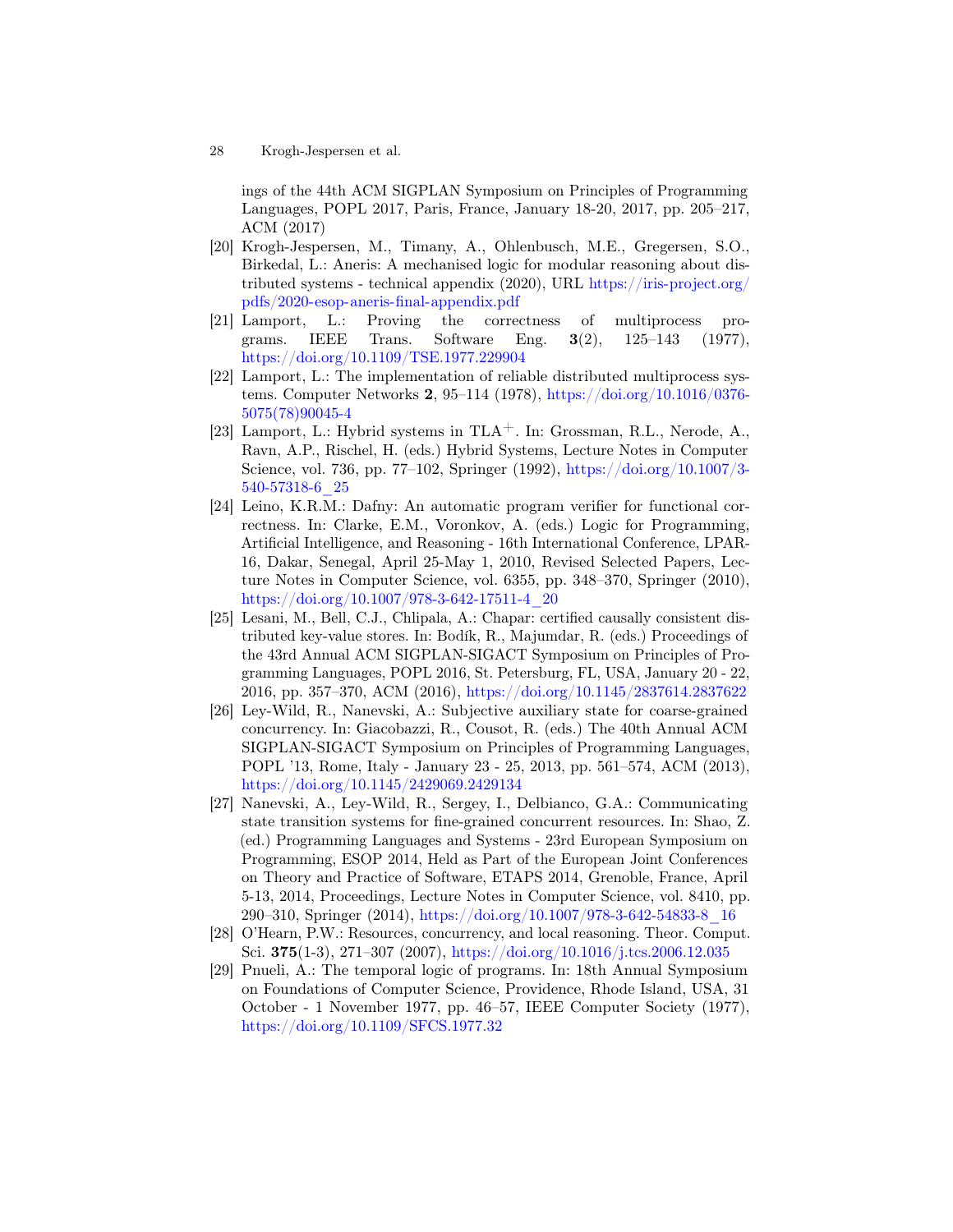- <span id="page-28-0"></span>[30] Rahli, V., Guaspari, D., Bickford, M., Constable, R.L.: Formal specification, verification, and implementation of fault-tolerant systems using EventML. ECEASST 72 (2015), <https://doi.org/10.14279/tuj.eceasst.72.1013>
- <span id="page-28-9"></span>[31] Rahli, V., Guaspari, D., Bickford, M., Constable, R.L.: EventML: Specification, verification, and implementation of crash-tolerant state machine replication systems. Sci. Comput. Program. 148, 26–48 (2017), <https://doi.org/10.1016/j.scico.2017.05.009>
- <span id="page-28-6"></span>[32] Reynolds, J.C.: Separation logic: A logic for shared mutable data structures. In: 17th IEEE Symposium on Logic in Computer Science (LICS 2002), 22-25 July 2002, Copenhagen, Denmark, Proceedings, pp. 55–74, IEEE Computer Society (2002), <https://doi.org/10.1109/LICS.2002.1029817>
- <span id="page-28-2"></span>[33] da Rocha Pinto, P., Dinsdale-Young, T., Gardner, P.: Tada: A logic for time and data abstraction. In: Jones, R.E. (ed.) ECOOP 2014 - Object-Oriented Programming - 28th European Conference, Uppsala, Sweden, July 28 - August 1, 2014. Proceedings, Lecture Notes in Computer Science, vol. 8586, pp. 207–231, Springer (2014), [https://doi.org/10.1007/978-3-662-44202-9\\_9](https://doi.org/10.1007/978-3-662-44202-9_9)
- <span id="page-28-3"></span>[34] Sergey, I., Nanevski, A., Banerjee, A.: Mechanized verification of fine-grained concurrent programs. In: Grove, D., Blackburn, S. (eds.) Proceedings of the 36th ACM SIGPLAN Conference on Programming Language Design and Implementation, Portland, OR, USA, June 15-17, 2015, pp. 77–87, ACM (2015), <https://doi.org/10.1145/2737924.2737964>
- <span id="page-28-1"></span>[35] Sergey, I., Wilcox, J.R., Tatlock, Z.: Programming and proving with distributed protocols. PACMPL  $2(POPL)$ ,  $28:1-28:30$  (2018), <https://doi.org/10.1145/3158116>
- <span id="page-28-4"></span>[36] Svendsen, K., Birkedal, L.: Impredicative concurrent abstract predicates. In: Shao, Z. (ed.) Programming Languages and Systems - 23rd European Symposium on Programming, ESOP 2014, Held as Part of the European Joint Conferences on Theory and Practice of Software, ETAPS 2014, Grenoble, France, April 5-13, 2014, Proceedings, Lecture Notes in Computer Science, vol. 8410, pp. 149–168, Springer (2014), [https://doi.org/10.1007/978-3-642-](https://doi.org/10.1007/978-3-642-54833-8_9) [54833-8\\_9](https://doi.org/10.1007/978-3-642-54833-8_9)
- <span id="page-28-7"></span>[37] Timany, A., Stefanesco, L., Krogh-Jespersen, M., Birkedal, L.: A logical relation for monadic encapsulation of state: proving contextual equivalences in the presence of runST. PACMPL 2(POPL), 64:1–64:28 (2018), <https://doi.org/10.1145/3158152>
- <span id="page-28-8"></span>[38] Toninho, B., Caires, L., Pfenning, F.: Dependent session types via intuitionistic linear type theory. In: Schneider-Kamp, P., Hanus, M. (eds.) Proceedings of the 13th International ACM SIGPLAN Conference on Principles and Practice of Declarative Programming, July 20-22, 2011, Odense, Denmark, pp. 161–172, ACM (2011), <https://doi.org/10.1145/2003476.2003499>
- <span id="page-28-5"></span>[39] Turon, A., Dreyer, D., Birkedal, L.: Unifying refinement and hoare-style reasoning in a logic for higher-order concurrency. In: Morrisett, G., Uustalu, T. (eds.) ACM SIGPLAN International Conference on Functional Programming, ICFP'13, Boston, MA, USA - September 25 - 27, 2013, pp. 377–390, ACM (2013), <https://doi.org/10.1145/2500365.2500600>